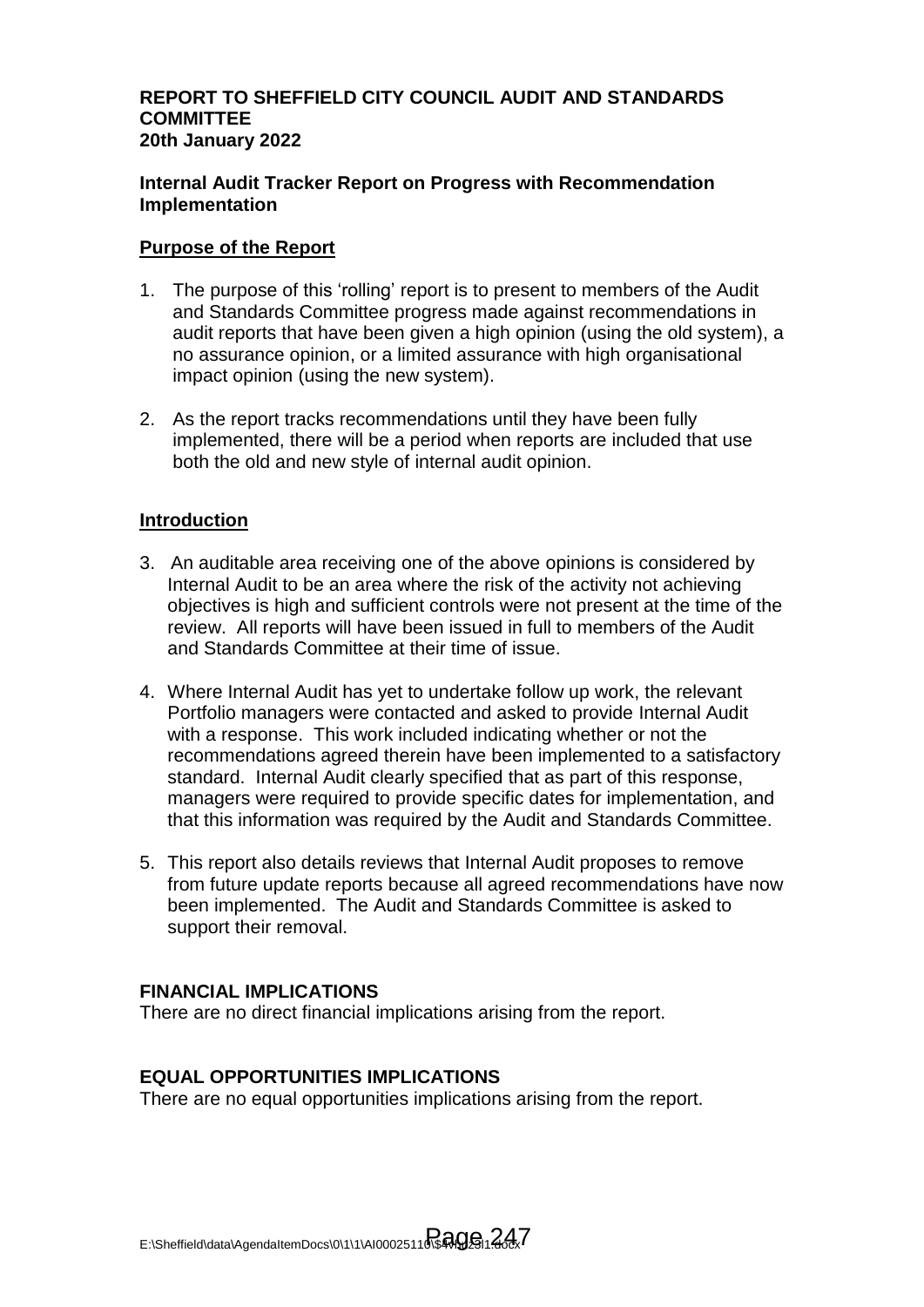# **RECOMMENDATIONS**

- 1. That the Audit and Standards Committee notes the content of the report.
- 2. That the Audit and Standards Committee agrees to the removal of the following report from the tracker:
	- Enforcement Agent Review
	- Appointeeship Service
	- Council Processes for Management Investigations
	- Controls in Town Hall Machine room
	- Data Security and Protection (DSP) Toolkit

# **Executive Summary**

# **Reports received in full by the Committee**

As agreed, the Audit and Standards Committee members will receive, in full, reports with no assurance (regardless of the organisational impact) and limited assurance with a high organisational impact. In addition, limited assurance, medium impact opinion reviews would be reported on a discretionary basis.

One review was added to the Recommendation Tracker report in April 21. This was not followed-up for the last report due to longer than usual implementation dates, and so are included in this report.

This report is:

• Data Security and Protection (DSP) Toolkit

# **New reports added to this Tracker**

For this period, 1 new report has been added.

| Title                     | Assurance                | Impact                     |
|---------------------------|--------------------------|----------------------------|
| <b>Assurance Reviews</b>  |                          |                            |
| <b>Adult Safeguarding</b> | <b>Limited Assurance</b> | <b>High Organisational</b> |
|                           |                          | Impact                     |

# **Recommendation implementation**

In total, updates have been provided on 34 out of 34 recommendations that are due for implementation. Of these, 23 (68%) have been implemented and 11 (32%) are ongoing, indicating work has been started but not yet fully completed.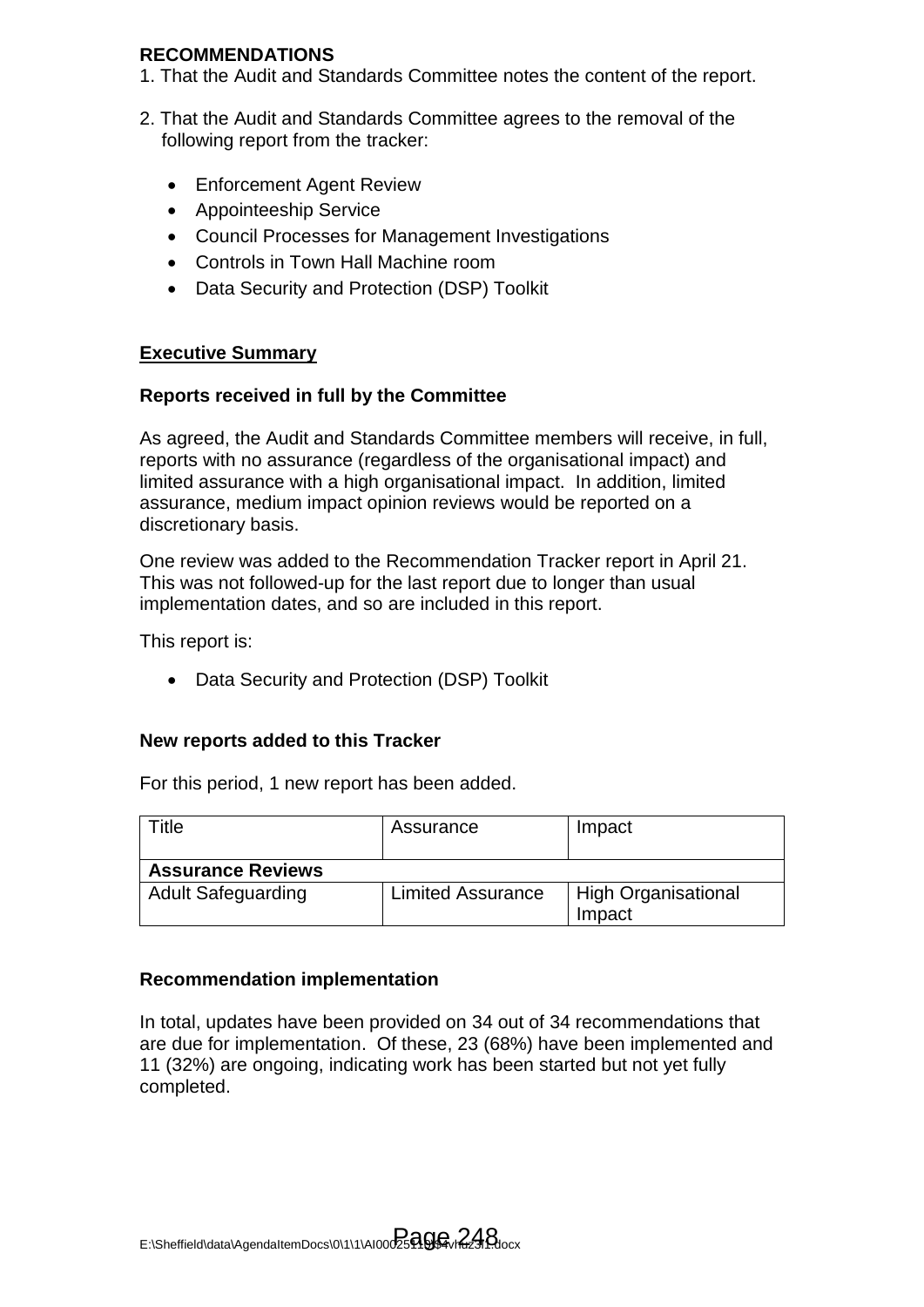## **Items to note**

There is only one critical recommendation ongoing in this report.

This is contained within the OHMS (Housing Management System) application review and relates to upgrading the system. OHMS has now been upgraded to the latest version, however there has been limited functionality improvements that have offered any benefits to the service. As part of the Place Systems Review they will start to test and build the new system in April 22 and the implementation phase is due to start in April 23. It will however take some time to implement all the functions in the new system and therefore a revised implementation date of December 2023 has been proposed. (Executive Recommendation Lead – Mick Crofts).

This report has a RAG rating to easily identify the extent of the delays implementing agreed recommendations. A RAG rating key is provided at the end of the report.

#### **Report to the Performance and Delivery Board**

The tracker report was circulated to the Performance and Delivery Board on the 30<sup>th</sup> November 2021.

The Performance and Delivery Board are committed to ensuring audit recommendations are actioned promptly and effectively within the agreed timeframe and take full responsibility and ownership in managing and controlling the process. They acknowledge the increased risks if audit recommendations are not progressed promptly and will seek clarity and confirmation of mitigating controls in place whilst appropriate action is being taken in service areas. The Performance and Delivery Board will reflect on how this can be communicated throughout the Portfolios. The People Portfolio have now successfully launched a SharePoint recommendation tracker that was first established in the Place Portfolio. This has provided a consistent and effective approach across the People and Place Portfolio.

The Performance and Delivery Board discussed the outstanding critical recommendation relating to OHMS and this area is being discussed at another group committee meeting and a 'deep dive' exercise undertaken. This will include investment, change management and lessons learnt.

The Board also discussed assurance that the outstanding actions are being fed through to the Directors Annual Governance Statement (AGS) and Risk Registers.

The overall message is that service recommendation leads need to be proactive and address the agreed audit recommendations and risks in a timely manner.

The Performance and Delivery Board fully support and encourage the service recommendation leads to attend any future Audit and Standards Committee meetings to explain in more detail recommendation progress, issues and revised timeframes.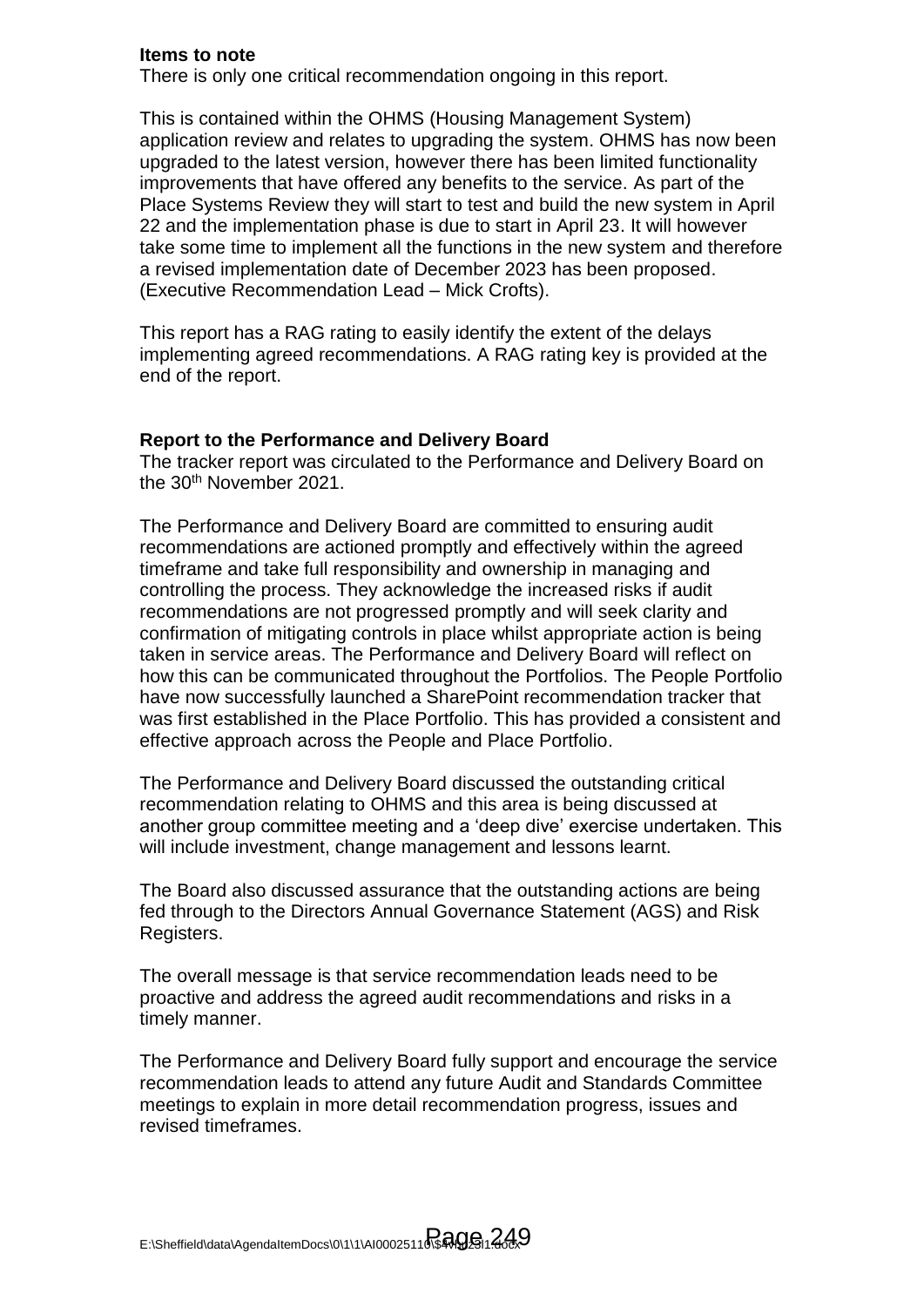## **UPDATED POSITION ON TRACKED AUDIT REPORTS AS AT DECEMBER 2021**

| <b>Audit Title</b>                                | Total           |             |               | Complete |                 |          | Ongoing       |        |                 |             | Outstanding   |        |             |               |
|---------------------------------------------------|-----------------|-------------|---------------|----------|-----------------|----------|---------------|--------|-----------------|-------------|---------------|--------|-------------|---------------|
|                                                   | <b>Critical</b> | <b>High</b> | <b>Medium</b> | Ec/eff   | <b>Critical</b> | High     | <b>Medium</b> | Ec/eff | <b>Critical</b> | <b>High</b> | <b>Medium</b> | Ec/eff | <b>High</b> | <b>Medium</b> |
| <b>Data Security Protection</b>                   |                 |             |               |          |                 |          |               |        |                 |             |               |        |             |               |
| <b>Toolkit</b>                                    |                 |             |               |          |                 |          |               |        |                 |             |               |        |             |               |
| <b>Information Security Incidents</b>             |                 | C           |               |          |                 |          |               |        |                 | 2           |               |        |             |               |
| Software Licensing                                |                 | 3           |               |          |                 |          |               |        |                 |             |               |        |             |               |
| Hardware Asset Management                         |                 | $\sqrt{2}$  |               |          |                 |          |               |        |                 |             |               |        |             |               |
| <b>Enforcement Agent Review</b>                   |                 |             |               |          |                 |          |               |        |                 |             |               |        |             |               |
| <b>OHMS Application Review</b>                    |                 |             |               |          |                 |          |               |        |                 |             |               |        |             |               |
| <b>Controls in Town Hall Machine</b>              |                 |             |               |          |                 |          |               |        |                 |             |               |        |             |               |
| Room                                              |                 |             |               |          |                 |          |               |        |                 |             |               |        |             |               |
| <b>Appointeeship Service</b>                      |                 |             |               |          |                 |          |               |        |                 |             |               |        |             |               |
| Council Processes for                             |                 | $\Omega$    |               |          |                 | $\Omega$ |               |        |                 |             |               |        |             |               |
| Management Investigations                         |                 |             |               |          |                 |          |               |        |                 |             |               |        |             |               |
| Dipect Payments                                   |                 | 6           |               |          |                 | ົ        | 5             |        |                 | 3           | ∩             |        |             |               |
| <b>T<sub>Rtal</sub></b>                           | 4               | 21          | 9             |          | 3               | 14       | 6             |        |                 | 7           | 3             |        |             |               |
| ō٦<br>Shaded items to be removed from the tracker |                 |             |               |          |                 |          |               |        |                 |             |               |        |             |               |

 $\sigma$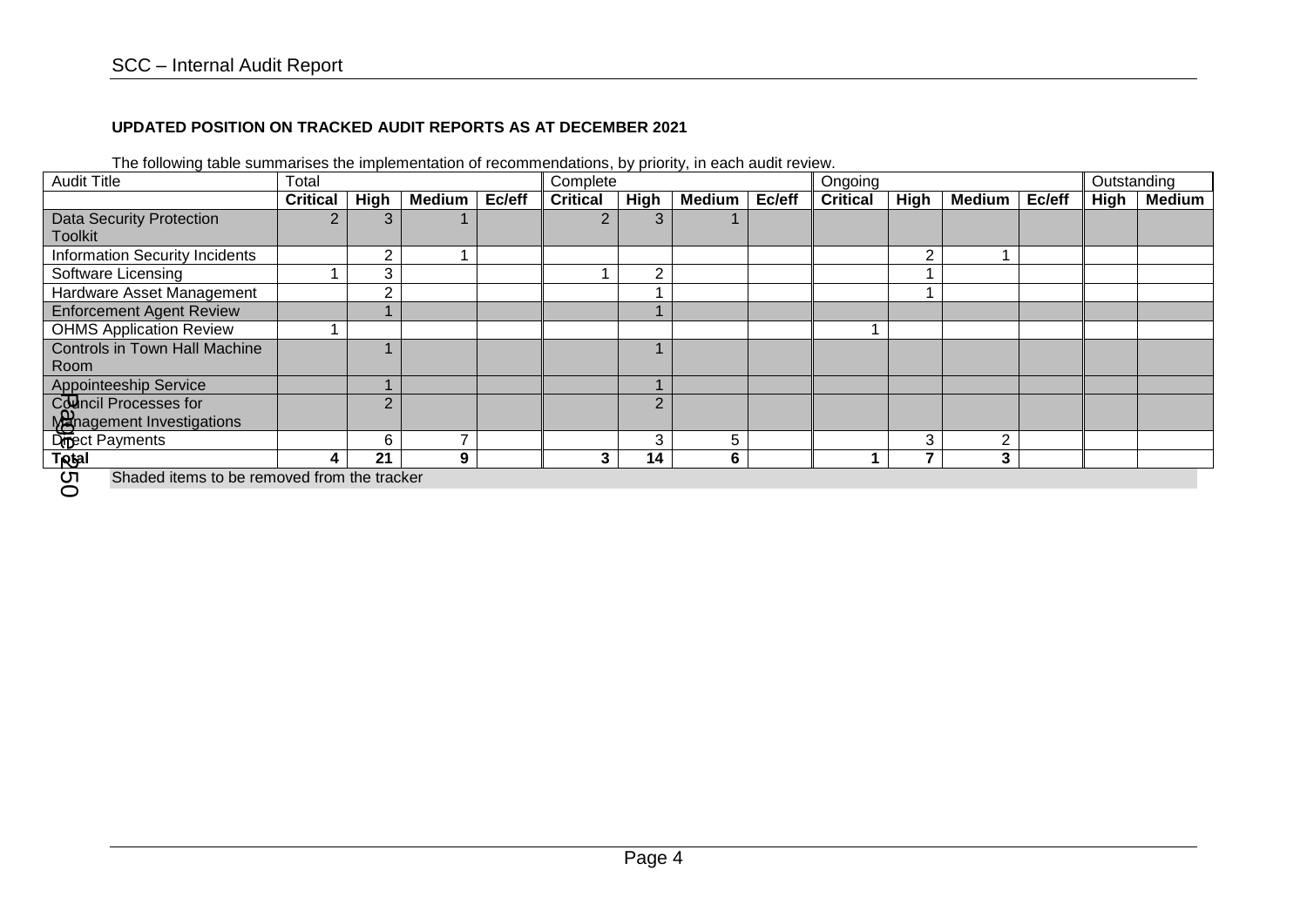#### **1. Safeguarding (People) (issued to Audit and Standards Committees 4.10.21)**

## **As at December 2021**

**Internal Audit:** This report was issued to management on the 17.9.21 with the latest agreed implementation date of 31.12.22. This report will be followed up and included in the next tracker.

#### **2. Data Security and Protection Toolkit (Resources) (issued to Audit and Standards Committees 24.3.21)**

| As at April 2021                                                                                                                                            |  |
|-------------------------------------------------------------------------------------------------------------------------------------------------------------|--|
| Internal Audit: This report was issued to management on the 22.9.20 with the latest agreed implementation date of 30.11.20. This report will be followed up |  |
| and included in the next tracker.                                                                                                                           |  |

## **As at December 2021**

| Ref | Recommendation                                                                                                                                                                                                                                                                                                                                                                                                                                      | Priority        | Original<br>Responsible<br><b>Officer</b>           | Original<br>Implementation<br>Date                     | Updated position provided by Andrea Brown Oct<br>2021                                                               |
|-----|-----------------------------------------------------------------------------------------------------------------------------------------------------------------------------------------------------------------------------------------------------------------------------------------------------------------------------------------------------------------------------------------------------------------------------------------------------|-----------------|-----------------------------------------------------|--------------------------------------------------------|---------------------------------------------------------------------------------------------------------------------|
| 1.1 | Establish, at pace, a task and finish group or<br>dedicated resource with responsibility for<br>completing the Data Security & Protection<br>Toolkit.<br>In the first instance, the mandatory evidence<br>items required should be reviewed and updated<br>for the current submission year 2019/20<br>prioritising the work required to submit the<br>evidence by 30th September 2020.<br>The assertions should be signed off wherever<br>possible. | <b>Critical</b> | Mark<br>Norton/Elyse<br>Senior-<br><b>Wadsworth</b> | <b>End August/Early</b><br>Gannon/Roger September 2020 | <b>Action completed</b><br>This group has been established and meets<br>weekly, an agenda is set and minutes taken. |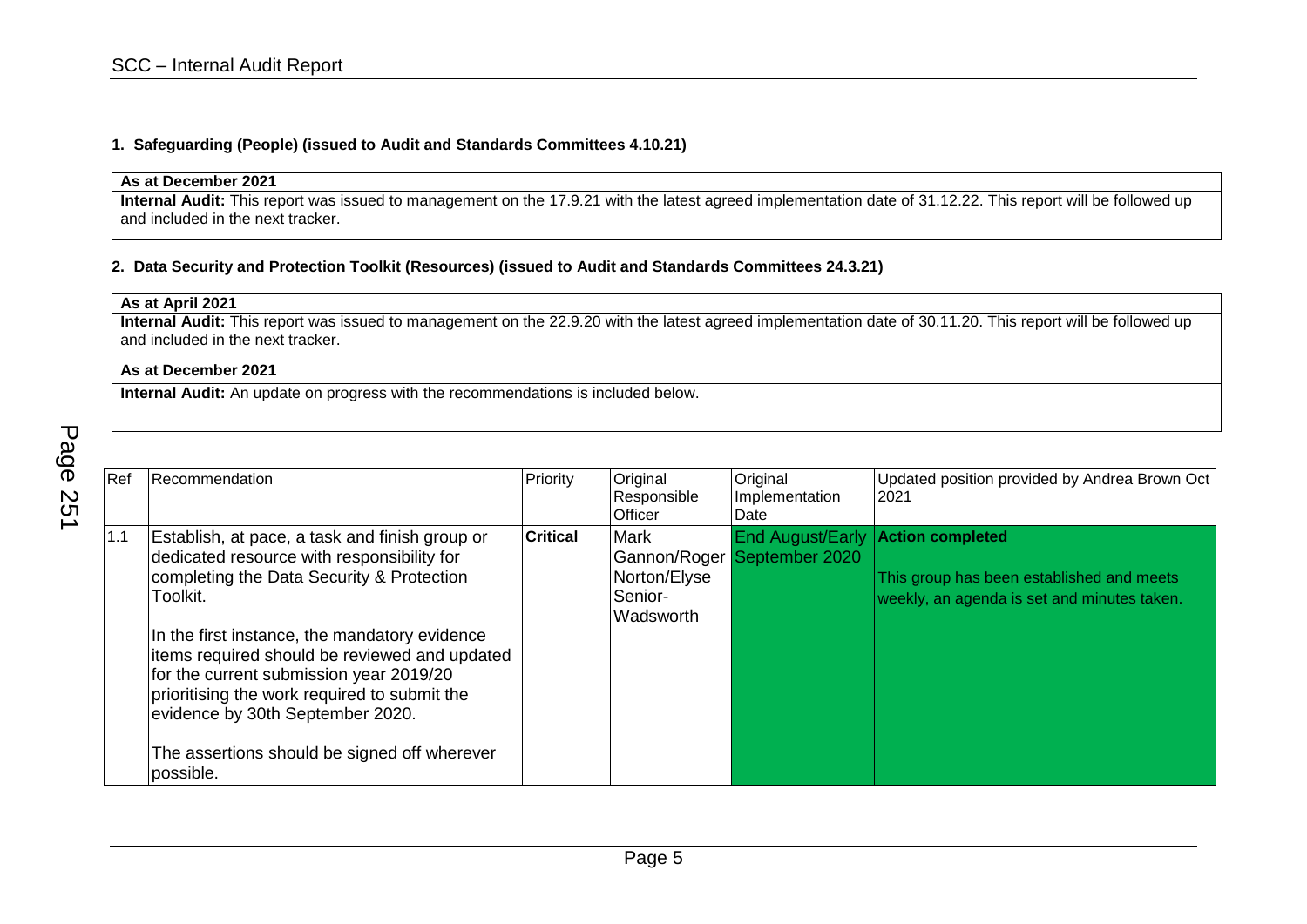| 1.2 | A Dedicated Officer is required to clearly<br>establish any evidence items (including those<br>detailed) that will be challenging to deliver,<br>discussing and evaluating the consequences of<br>this with Senior Management in relation to non-<br>compliance with the toolkit (a Standards not Met<br>submission).<br>A clear action plan needs to be developed for<br>delivery of the outstanding mandatory items. | <b>Critical</b> | Dedicated<br>Officer in<br>consultation<br>with Roger<br>Norton and<br>Elyse Senior-<br>Wadsworth | September 2020            | <b>Action completed</b><br>Dedicated Role sits in the Information<br>Management Department is currently on a<br>contract basis due to finish end of October 2021. |
|-----|------------------------------------------------------------------------------------------------------------------------------------------------------------------------------------------------------------------------------------------------------------------------------------------------------------------------------------------------------------------------------------------------------------------------|-----------------|---------------------------------------------------------------------------------------------------|---------------------------|-------------------------------------------------------------------------------------------------------------------------------------------------------------------|
| 2.1 | Responsibility for completion of the Data<br>Security and Protection Toolkit to be included<br>within the job description/person specification for<br>the post of Senior Information Management<br>Officer/DPO.                                                                                                                                                                                                        | <b>Medium</b>   | Mark Gannon                                                                                       | October 2020              | <b>Action completed</b>                                                                                                                                           |
| 2.2 | A working group (possibly similar in design to<br>the PCI DSS working group) should be set up<br>(with roles and responsibilities clearly defined) to<br>ensure that the Council can meet the standards<br>set by the Data Security & Protection Toolkit.<br>The working group should have the authority to<br>programme the work necessary to meet the<br>evidence requirements.                                      | <b>High</b>     | Dedicated<br>Officer in<br>Consultation<br>with Roger<br>Norton/Elyse<br>Senior-<br>Wadsworth     | October/<br>November 2020 | <b>Action completed</b><br>Refer to 1.1 above.                                                                                                                    |
| 3.1 | All key stakeholders should be identified as part<br>of the setting up of the working group that will<br>drive compliance with the Data Security and<br><b>Protection Toolkit.</b><br>Once the working group has been set up, a<br>terms of reference should be prepared that<br>details the roles and responsibilities of the<br>group.                                                                               | <b>High</b>     | Dedicated<br>Officer in<br>consultation<br>with Roger<br>Norton/Elyse<br>Senior-<br>Wadsworth     | October/<br>November 2020 | <b>Action completed</b><br>Terms of Reference established.                                                                                                        |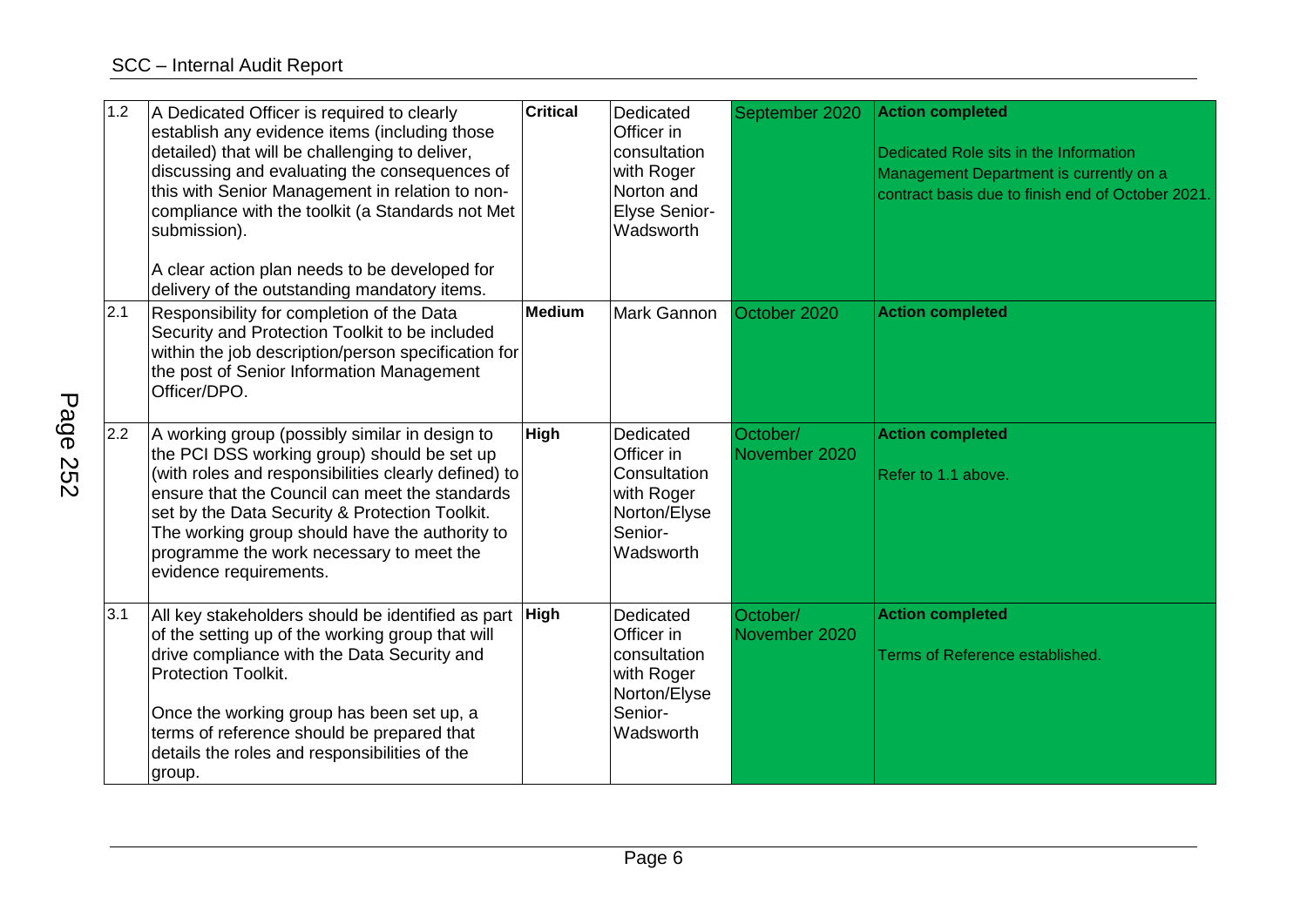| 4.1 | All risks associated with the Data Security and<br>Protection Toolkit to be documented. These<br>should be escalated via the Council's risk<br>management processes as appropriate. | <b>High</b> | Roger<br>Norton/Elyse<br>Senior-<br>Wadsworth | September 2020 Action completed | Data Security and Protection Toolkit Risk Report<br>captures risks and provides an update. Last<br>report produced 12.7.21. |
|-----|-------------------------------------------------------------------------------------------------------------------------------------------------------------------------------------|-------------|-----------------------------------------------|---------------------------------|-----------------------------------------------------------------------------------------------------------------------------|
|     | Risks in relation to the toolkit to continue to be<br>captured, reviewed and updated throughout the<br>year.                                                                        |             |                                               |                                 |                                                                                                                             |

#### **3. Information Security Incidents (Corporate) (issued to Audit and Standards Committees 21.1.20)**

# **As at Sept 2020**

**Internal Audit:** This report was issued to management on the 12.9.19 with the latest agreed implementation date of 31.12.19. An update on progress with the recommendations is included below.

## **As at April 2021**

**Internal Audit:** An update on progress with the recommendations is included below.

## **As at December 2021**

| Ref | Recommendation                                                                                                                                                                            | Priority    | Original<br>Responsible<br><b>Officer</b>                            | Original<br>Implementation<br>Date                                     | Updated position provided by Sarah Green<br>Senior Information Management Officer / Data<br>Protection Officer on 3.11.21                                  |
|-----|-------------------------------------------------------------------------------------------------------------------------------------------------------------------------------------------|-------------|----------------------------------------------------------------------|------------------------------------------------------------------------|------------------------------------------------------------------------------------------------------------------------------------------------------------|
| 4.1 | Incident management reports to be completed for all<br>incidents regardless of risk. Where risk is lower,<br>reports can be tailored to reflect this - with only key<br>details recorded. | <b>High</b> | Mark Jones,<br>Senior<br>Information<br>Management<br><b>Officer</b> | December 2019<br><b>Revised</b><br><b>Implementation</b><br>Timeframe: | <b>Action ongoing</b><br>Once security incidents are moved to<br>ServiceNow, we will be in a better position to<br>track and report on security incidents. |
|     | The report to be sent to the relevant Head of<br>Service/Information Asset Owner for sign off and<br>agreement to actions.                                                                |             |                                                                      | 31.12.21                                                               | The risk analysis programming in ServiceNow<br>should commence in the new year. It is                                                                      |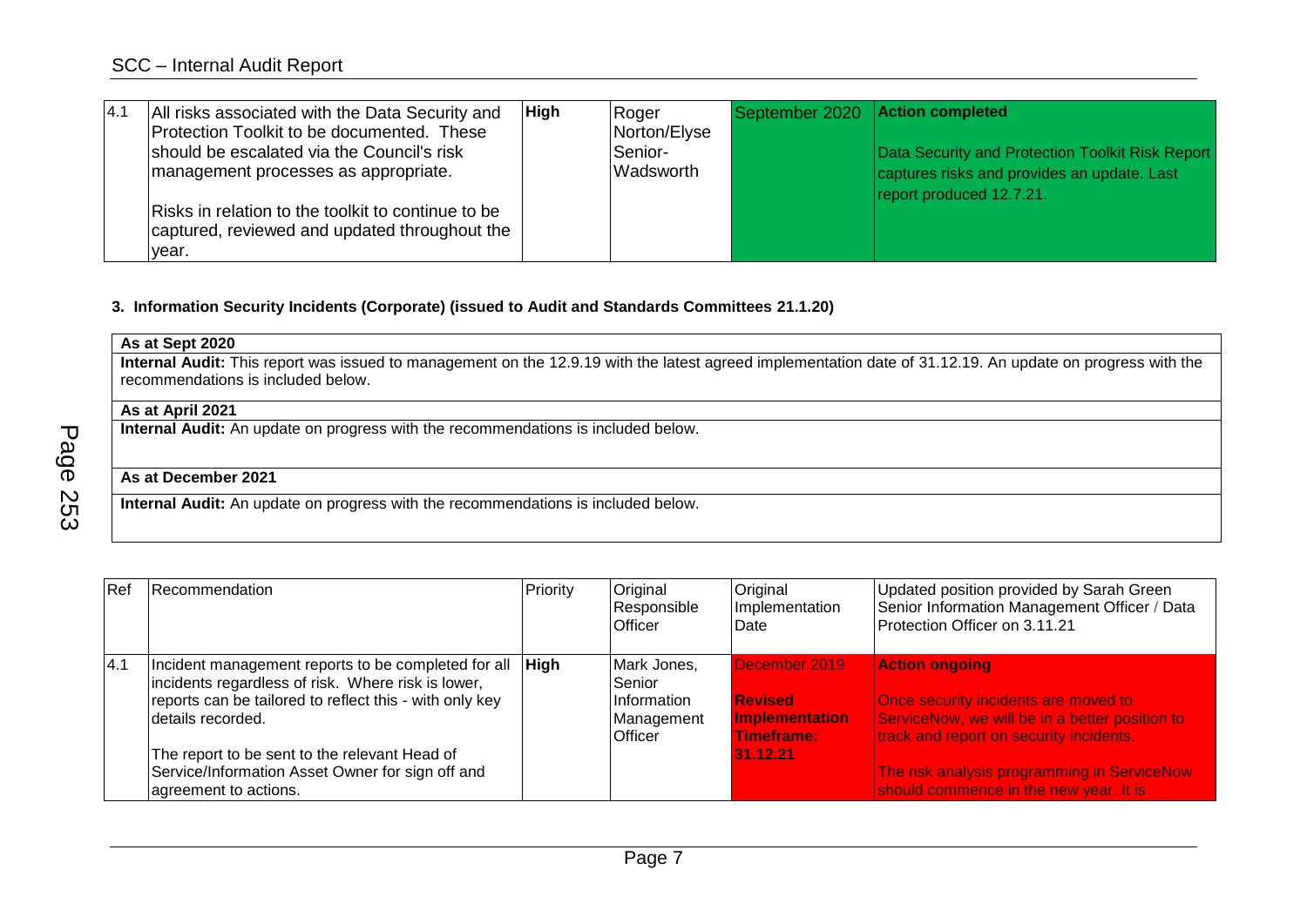|     | The report to be retained within the relevant G Drive<br>folder.                                                                                                                                                                                                                                                                                                                                                                                            |             |                                                               |                                                                                    | proposed that when security incidents are<br>logged on the ticketing system, the risk analysis<br>is completed off tool.<br>The security incidents are logged with the<br>relevant Head of Service/Information Asset<br>Owner.                                                                                                                                                                                                                                                                                       |
|-----|-------------------------------------------------------------------------------------------------------------------------------------------------------------------------------------------------------------------------------------------------------------------------------------------------------------------------------------------------------------------------------------------------------------------------------------------------------------|-------------|---------------------------------------------------------------|------------------------------------------------------------------------------------|----------------------------------------------------------------------------------------------------------------------------------------------------------------------------------------------------------------------------------------------------------------------------------------------------------------------------------------------------------------------------------------------------------------------------------------------------------------------------------------------------------------------|
| 5.1 | Information management team to establish<br>programme of checking on agreed actions (in<br>conjunction with the Information Governance<br>Working Group). Priority to be given to high risk<br>incidents.                                                                                                                                                                                                                                                   | Medium      | Mark Jones,<br>Senior<br>Information<br>Management<br>Officer | December 2019<br><b>Revised</b><br>Implementation<br><b>Timeframe:</b><br>31.12.21 | <b>Action ongoing</b><br>Please see action status above. Once the IM<br>Team are reshaped to start to fulfil their audit<br>and governance function, we will be in a<br>stronger position to mobilise this<br>recommendation.<br>Programme of checking on actions to focus<br>initially on high risk incidents.<br>We now have a full team, however, they<br>continue to be trained, as new in post. We are<br>waiting to move security incidents across to<br>Service Now which will provide the analysis<br>tools. |
| 5.2 | Once incident management reports have been<br>produced, review how the information gathered can<br>be presented to the IGB as part of quarterly reporting<br>on information security incidents (this can be<br>undertaken in conjunction with the Information<br>Governance Working Group). The reports should be<br>used to support greater trend analysis in reporting to<br>the Board so that support and training can be<br>targeted where appropriate. | <b>High</b> | Mark Jones,<br>Senior<br>Information<br>Management<br>Officer | December 2019<br><b>Revised</b><br>Implementation<br><b>Timeframe:</b><br>31.12.21 | <b>Action ongoing</b><br>We are moving security incident reporting to<br>ServiceNow and this should be completed by<br>December 2021.<br>ServiceNow will provide better analysis of data,<br>for example, types of incidents, services<br>impacted etc so that trends can be picked up<br>and specialised training devised, if needed.<br>It has been agreed at IGB that the reports<br>created should be the same as those prepared<br>for IGWG so that all parties are aware of trends<br>and actions.             |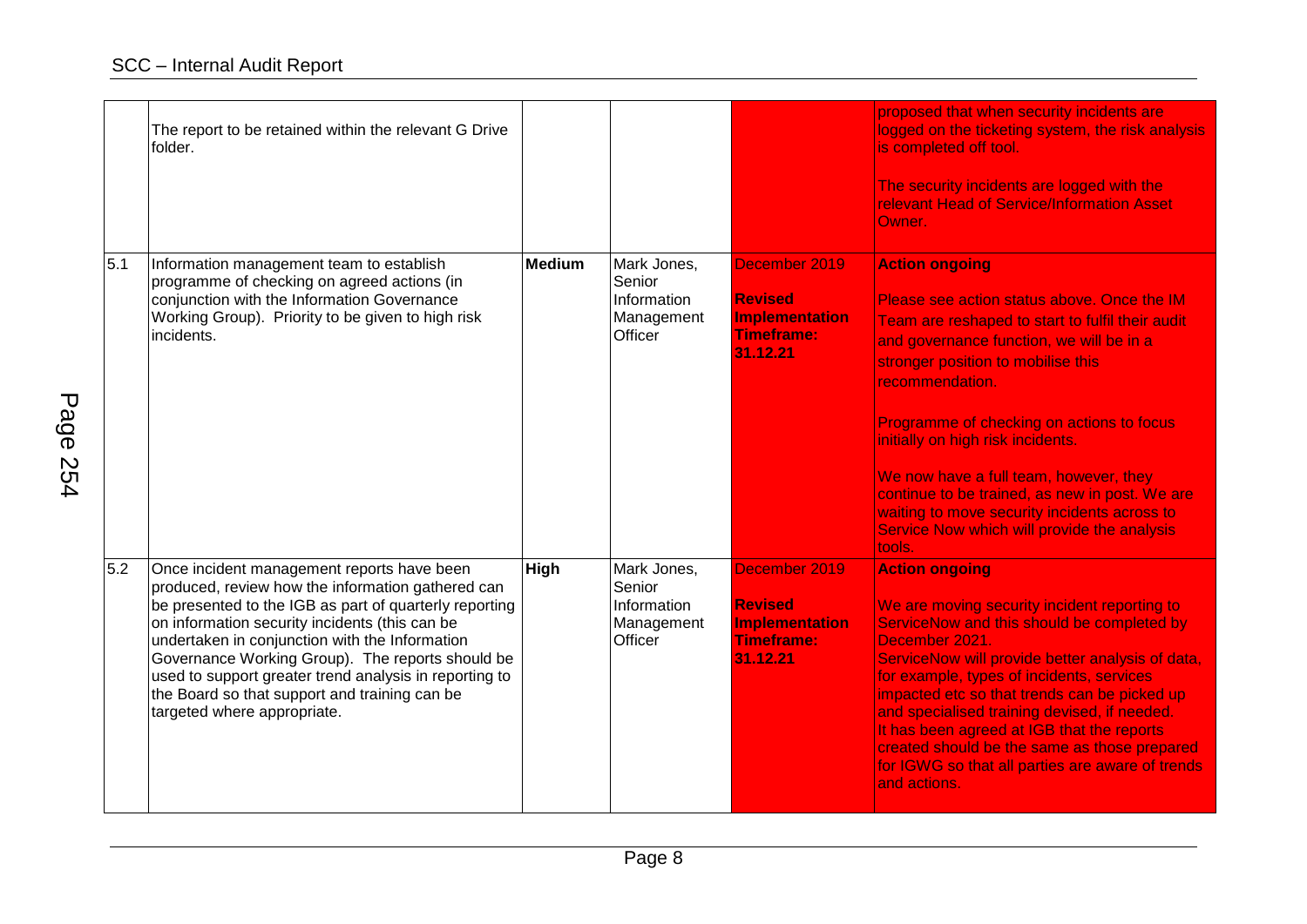#### **4. Direct Payments (People) (issued to Audit and Standards Committees 2.3.20)**

## **As at Sept 2020**

**Internal Audit:** This report was issued to management on the 15.1.20 with the latest agreed implementation date of 30.6.20. This report will be followed up and included in the next tracker.

# **As at April 2021**

**Internal Audit:** An update on progress with the recommendations is included below.

## **As at December 2021**

| Ref | Recommendation                                                                                                                                                                                                                                                                                                                                                                                                                                                                                                                                                                                                                                                                                                                                                                               | Priority | Original<br>Responsible<br>Officer                                            | Original<br>Implementation<br>Date                                                                              | Updated position provided by Becky Towle and<br>Mary Gardner 18.11.21                                                                                                                                                                                                                                                                                                           |
|-----|----------------------------------------------------------------------------------------------------------------------------------------------------------------------------------------------------------------------------------------------------------------------------------------------------------------------------------------------------------------------------------------------------------------------------------------------------------------------------------------------------------------------------------------------------------------------------------------------------------------------------------------------------------------------------------------------------------------------------------------------------------------------------------------------|----------|-------------------------------------------------------------------------------|-----------------------------------------------------------------------------------------------------------------|---------------------------------------------------------------------------------------------------------------------------------------------------------------------------------------------------------------------------------------------------------------------------------------------------------------------------------------------------------------------------------|
| 1.1 | It is recommended that the Operational Plan and<br>Service Plan is updated showing a clear link to<br>corporate objectives, building in a process to identify<br>legal responsibilities and demonstrate clear roles and<br>responsibilities within the direct payment process.<br>SMART targets should be identified and implemented<br>covering service delivery, performance and<br>monitoring arrangements.<br>A 'fit for purpose' business continuity plan should be<br>established, regularly reviewed and communicated to<br>all staff.<br>A Service RMP should be established and<br>maintained in accordance with Corporate guidelines.<br>All the key documents identified above should be<br>reviewed on a yearly basis with a responsible<br>officer/role overseeing this action. | High     | <b>Becky Towle</b><br>Assistant<br><b>Director</b><br>of Provider<br>Services | 30.4.2020<br><b>Revised</b><br>implementation<br>date: Ongoing as<br>a 3 year<br>transformation<br><b>lplan</b> | <b>Action ongoing</b><br>3 year transformation plan, improvements in<br>year 1 and then transformed in years 2 and 3.<br>This continues to be the plan and there is now in<br>the DP plan a clear connectivity between the<br>direct payments and objectives. The new direct<br>payments team will be able to offer advice and<br>support to both the LA and families using DP. |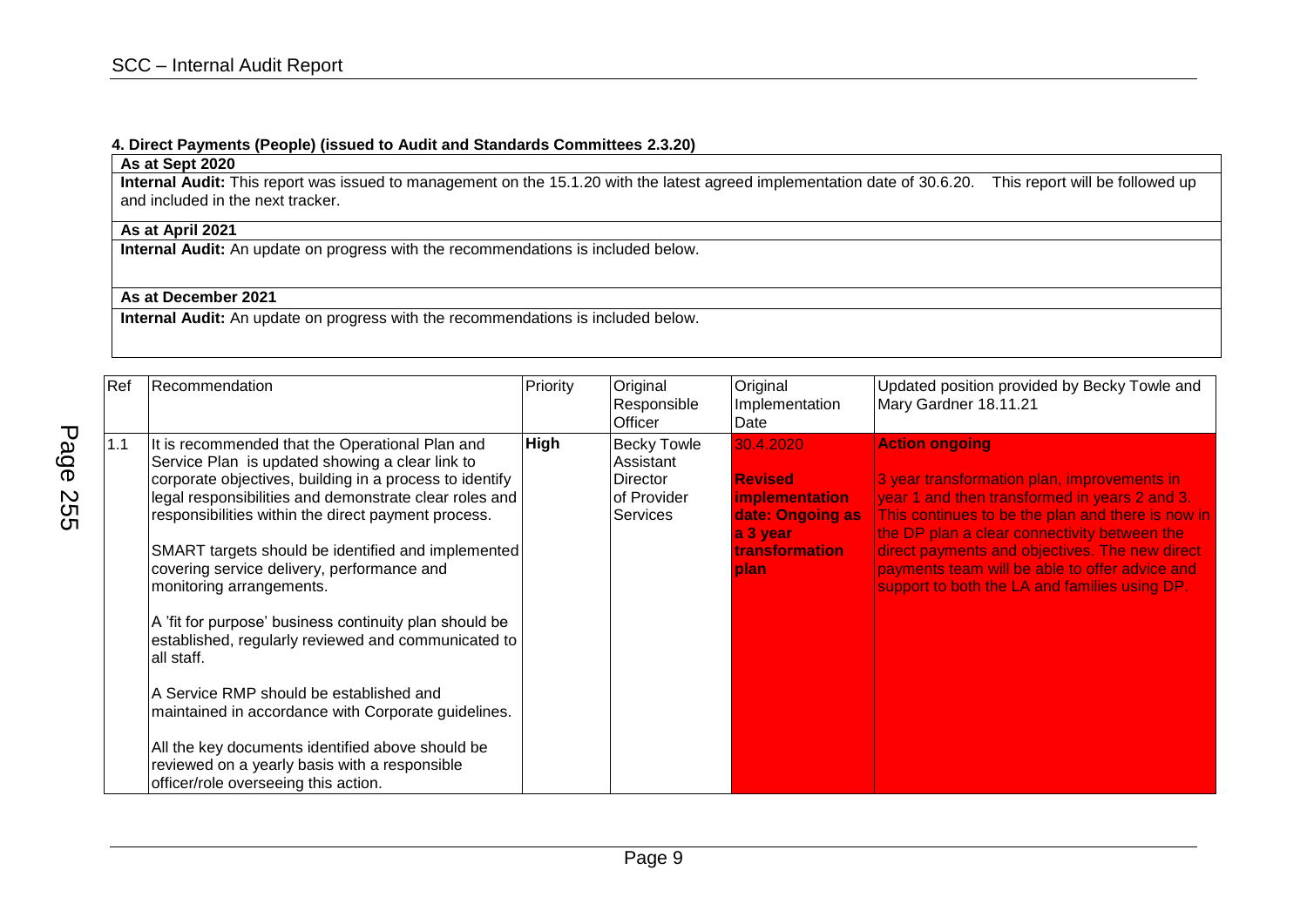| 1.2 | It is recommended that a written agreement is<br>implemented between CDT and SCAS in relation to<br>the direct payments audit team. Clear expectations<br>including tasks, roles and realistic timescales for<br>delivery should be recorded. It should include<br>achievable performance targets that can aid with the<br>monitoring of the direct payment process.                                                                                                                                                                                                                                                                              | Medium        | <b>Becky Towle</b><br>Assistant<br><b>Director</b><br>of Provider<br>Services<br>Fiona Orr and<br>John Stott | 31.7.2020                                                                | <b>Action completed</b><br>Direct Payment audit team moved out of SCAS<br>into commissioning led by Mary Gardner. This<br>transition has enabled clear roles and<br>agreements between teams.                                          |
|-----|---------------------------------------------------------------------------------------------------------------------------------------------------------------------------------------------------------------------------------------------------------------------------------------------------------------------------------------------------------------------------------------------------------------------------------------------------------------------------------------------------------------------------------------------------------------------------------------------------------------------------------------------------|---------------|--------------------------------------------------------------------------------------------------------------|--------------------------------------------------------------------------|----------------------------------------------------------------------------------------------------------------------------------------------------------------------------------------------------------------------------------------|
| 2.1 | It is recommended that clear process notes/guidance High<br>are produced and made available for delivering all<br>aspects of the direct payment process. This<br>guidance should include a checklist of tasks.<br>A clear timetable of actions is required which outlines<br>achievable and realistic timescales.<br>A clear monitoring process should be implemented to<br>ensure that the direct payment process is delivered<br>efficiently and effectively.                                                                                                                                                                                   |               | <b>Becky Towle</b><br>Assistant<br><b>Director</b><br>of Provider<br><b>Services</b>                         | 30.4.2020<br><b>Revised</b><br><b>implementation</b><br>date: April 2022 | <b>Action ongoing</b><br>As above, undergoing transformation over the<br>next 3 years. This continues to be on progress.<br>A new leaflet for families has been produced so<br>that they have a better understanding of this<br>larea. |
| 2.3 | The Employing a Personal Assistant Handbook -<br>Direct Payment guidance requires a review.<br>Information should be concise, relevant and up to<br>date. Clear wording detailing expectations of SCC<br>and those of the recipient should be spelt out to avoid<br>confusion and misinterpretation<br>Wherever possible this document should be provided<br>electronically so that it can be updated on an annual<br>basis to allow for legislation or process changes. To<br>aid management with this process, examples of<br>guidance should be obtained from other Local<br>Authorities to assist with producing a comprehensive<br>document. | <b>Medium</b> | <b>Becky Towle</b><br>Assistant<br><b>Director</b><br>of Provider<br><b>Services</b>                         | 31.7.2020                                                                | <b>Action completed</b><br>The handbook has been updated and covers<br>adults and children's Direct Payments.                                                                                                                          |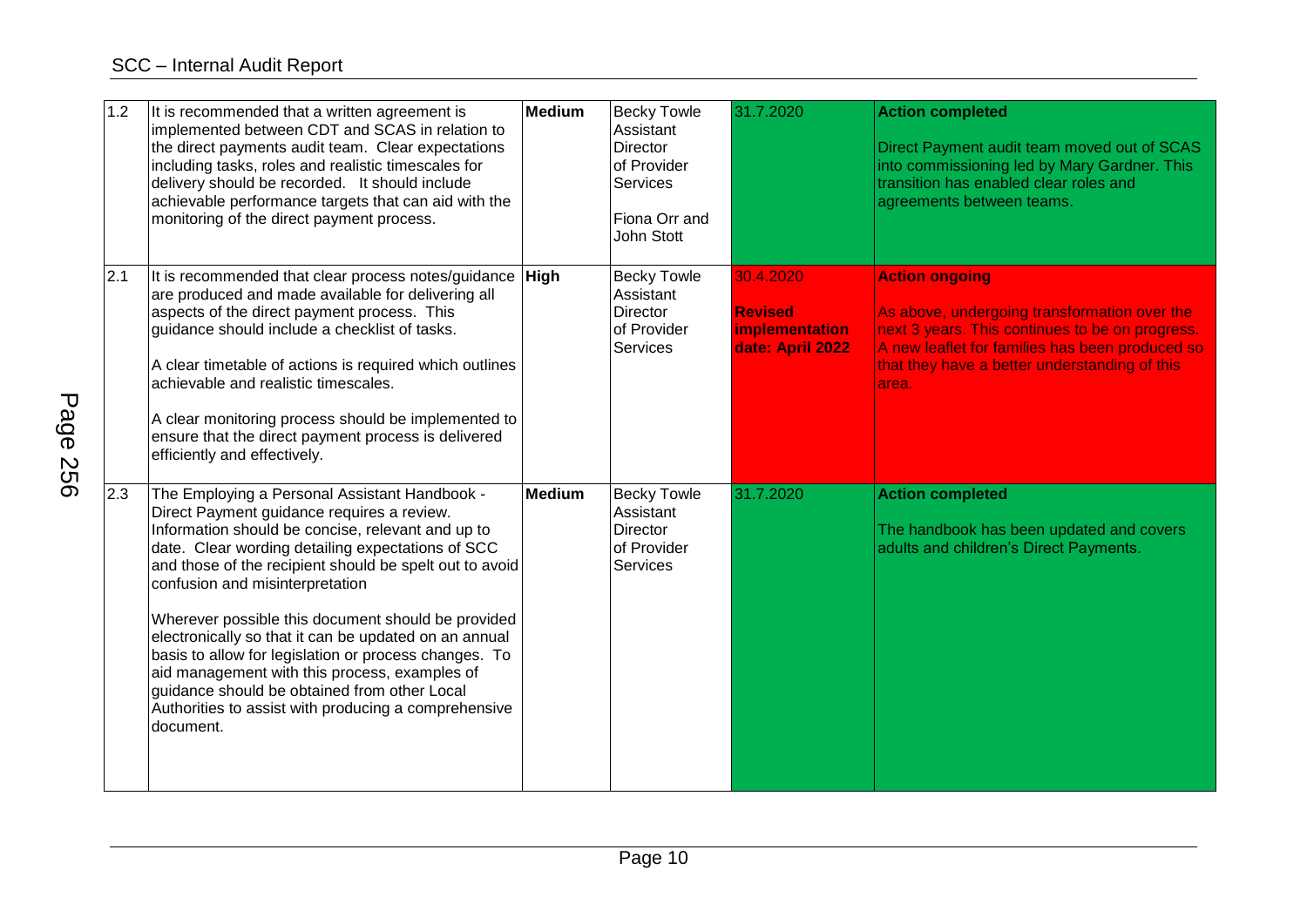| 2.6 | Internal Audit are aware of ongoing work in this area<br>and recommend expediting the decision to allow joint<br>ways of working, centralised information and to<br>merge processes and staff knowledge and<br>experience.                                                                                                                                                                                                                                                                                                                                                                                                                                                                                                                   | <b>Medium</b> | <b>Becky Towle</b><br>Assistant<br><b>Director</b><br>of Provider<br><b>Services</b>                                | 31.7.2020                                                           | <b>Action completed</b><br>The DP team are ensuring that there is a much<br>better understanding for the process.                                                                                                                                                                  |
|-----|----------------------------------------------------------------------------------------------------------------------------------------------------------------------------------------------------------------------------------------------------------------------------------------------------------------------------------------------------------------------------------------------------------------------------------------------------------------------------------------------------------------------------------------------------------------------------------------------------------------------------------------------------------------------------------------------------------------------------------------------|---------------|---------------------------------------------------------------------------------------------------------------------|---------------------------------------------------------------------|------------------------------------------------------------------------------------------------------------------------------------------------------------------------------------------------------------------------------------------------------------------------------------|
| 3.3 | It is recommended that all client accounts managed<br>by payroll companies are reviewed and updated.<br>Any outstanding issues regarding unpaid minimum<br>wage uplifts, outstanding management fees and<br>surplus balances should be resolved promptly.<br>Internal Audit consider the current issues with one<br>account to be more about multiple client accounts<br>unresolved rather than one payroll company account<br>not being managed correctly and as a result, urgent<br>work is required to get these service user accounts<br>up to date and correct.<br>A joint working approach with DP Audit Team and<br>CDT is required to ensure clarity around account<br>management and the monitoring of payroll company<br>accounts. | <b>Medium</b> | <b>Becky Towle</b><br>Assistant<br><b>Director</b><br>of Provider<br><b>Services</b><br>Fiona Orr and<br>John Stott | 30.6.2020<br><b>Revised</b><br>implementation<br>date: April 2022   | <b>Action ongoing</b><br>As part of the review of direct payments, a full<br>project on our use of managed accounts will be<br>conducted across adults and children's. This will<br>include how we manage our relationship with the<br>external providers and monitor performance. |
| 3.4 | It is recommended that if the current financial year<br>uplift issues have not been resolved, then work<br>should be undertaken to rectify underpayments as<br>soon as possible.<br>Management should seek a resolution for system<br>updates, to ensure that all direct payment wage<br>uplifts can be system generated at the correct time<br>with minimal manual interventions which may<br>increase error rates and delays.                                                                                                                                                                                                                                                                                                              | <b>High</b>   | <b>Becky Towle</b><br>Assistant<br><b>Director</b><br>of Provider<br><b>Services</b>                                | 30.4.2020                                                           | <b>Action completed</b><br>Work was undertaken looking at how we record<br>direct payments and how the system can be<br>used to minimise the work require in annual<br>uplifts.                                                                                                    |
| 4.1 | Internal Audit acknowledges that changes will have<br>taken place since the audit fieldwork ended.<br>Future work is to be conducted by Internal audit<br>surrounding the Transitions process.                                                                                                                                                                                                                                                                                                                                                                                                                                                                                                                                               | <b>High</b>   | <b>Becky Towle</b><br>Assistant<br><b>Director</b><br>of Provider<br>Services                                       | 30.4.2020<br><b>Revised</b><br>implementation<br>date:<br>30.1.2022 | <b>Action ongoing</b><br>Achieving change is happening in the PAT team.                                                                                                                                                                                                            |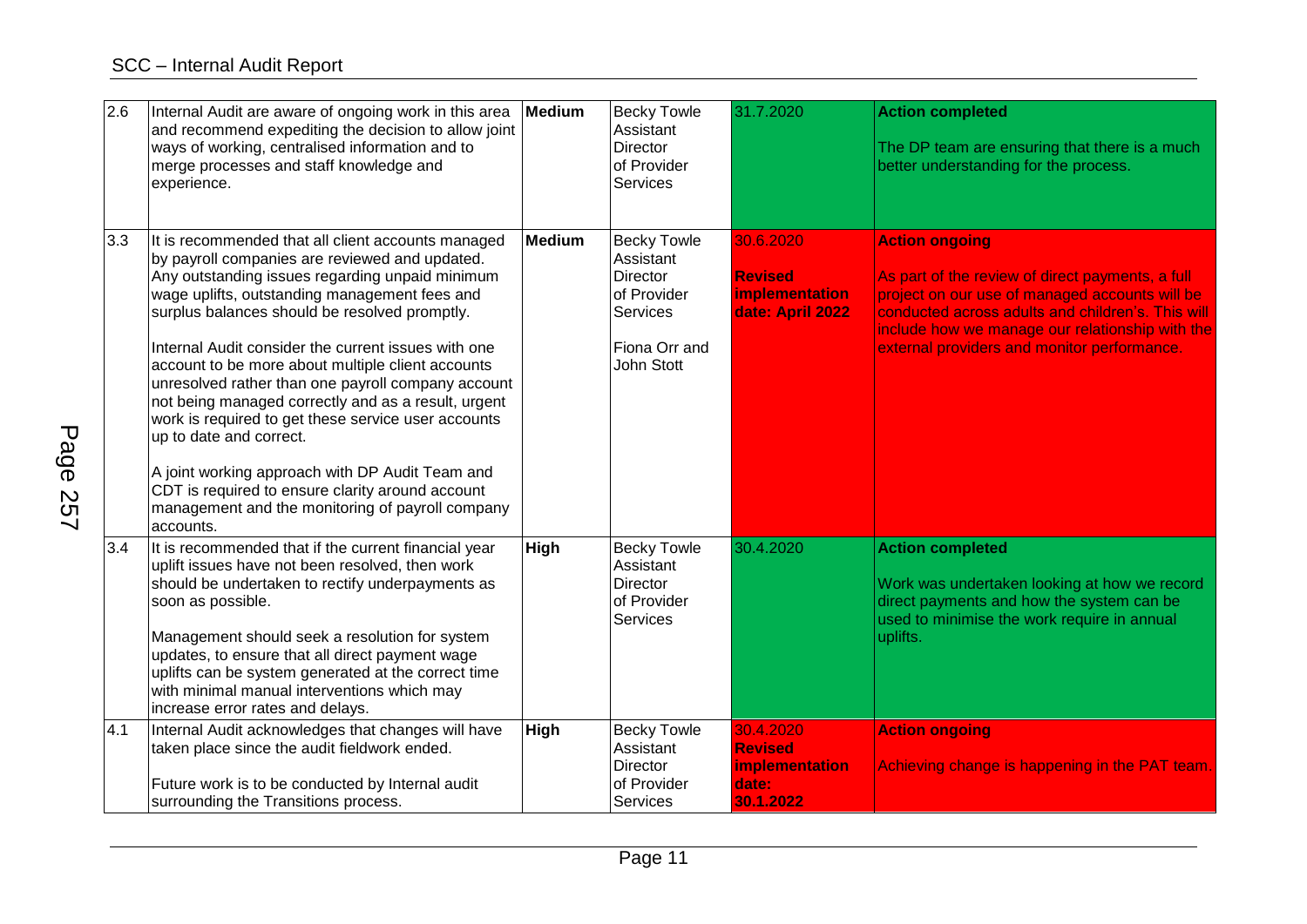| 4.2 | It is recommended that a transfer document is<br>completed and retained for the transition process to<br>allow monitoring of the service users movement<br>between service areas. This document can be used<br>to monitor the transfer time for clients, confirmation of<br>the handover process and provide assurance that<br>they have been passed to the appropriate panels in<br>Adults and act as the final transfer document<br>between LCS and LAS record.                                                                                                                                           | <b>Medium</b> | <b>Becky Towle</b><br>Assistant<br><b>Director</b><br>of Provider<br><b>Services</b>        | 31.7.2020                                                                     | <b>Action completed</b><br>As part of the new PAT team we have now met<br>with LL and the IT system will now ensure a<br>better transfer. There are also a monthly<br>transition panel where we are looking at all<br>cases to transfer. Both adults and children are at<br>this meeting. |
|-----|-------------------------------------------------------------------------------------------------------------------------------------------------------------------------------------------------------------------------------------------------------------------------------------------------------------------------------------------------------------------------------------------------------------------------------------------------------------------------------------------------------------------------------------------------------------------------------------------------------------|---------------|---------------------------------------------------------------------------------------------|-------------------------------------------------------------------------------|-------------------------------------------------------------------------------------------------------------------------------------------------------------------------------------------------------------------------------------------------------------------------------------------|
| 5.1 | It is recommended that the DP audit team alert CDT<br>of non-compliant service users earlier. This will allow<br>service users to be better supported in the<br>submission of audit information and allow for<br>alternative arrangements to be made if a different<br>method of support is required.                                                                                                                                                                                                                                                                                                       | Medium        | <b>Becky Towle</b><br>Assistant<br><b>Director</b><br>of Provider<br>Services<br>John Stott | 31.7.2020                                                                     | <b>Action completed</b><br>A review of how alerts are passed to CDT has<br>been undertaken.                                                                                                                                                                                               |
| 5.2 | It is recommended that direct payment audit<br>documents are stored electronically using a<br>consistent naming convention including the period of<br>the audit and document type.<br>Housekeeping should be conducted regularly on<br>open forms to close/remove duplicates or add<br>explanations of part completed documents.<br>The DP audit team should allow for a number of in-<br>depth audits per quarter, randomly selecting service<br>users to return more detailed evidence to support the<br>direct payment. This will allow enhanced assurance<br>that monies are being spent appropriately. | High          | Fiona Orr and<br>John Stott                                                                 | 30.4.2020                                                                     | <b>Action completed</b><br>Refer to 5.1 above                                                                                                                                                                                                                                             |
| 7.2 | Management should ensure that monitoring of the<br>CCG direct payment packages is completed within<br>CDT. It is recommended that CDT complete financial<br>monitoring for direct payments, especially where<br>funding is to be recovered from another source, in<br>this case CCG.                                                                                                                                                                                                                                                                                                                        | <b>Medium</b> | <b>Becky Towle</b><br>Assistant<br><b>Director</b><br>of Provider<br>Services               | 30.4.2020<br><b>Revised</b><br>implementation<br>date: Ongoing as<br>a 3 year | <b>Action ongoing</b><br>Regular meetings now in place between CDT,<br>CCG and finance to discuss.                                                                                                                                                                                        |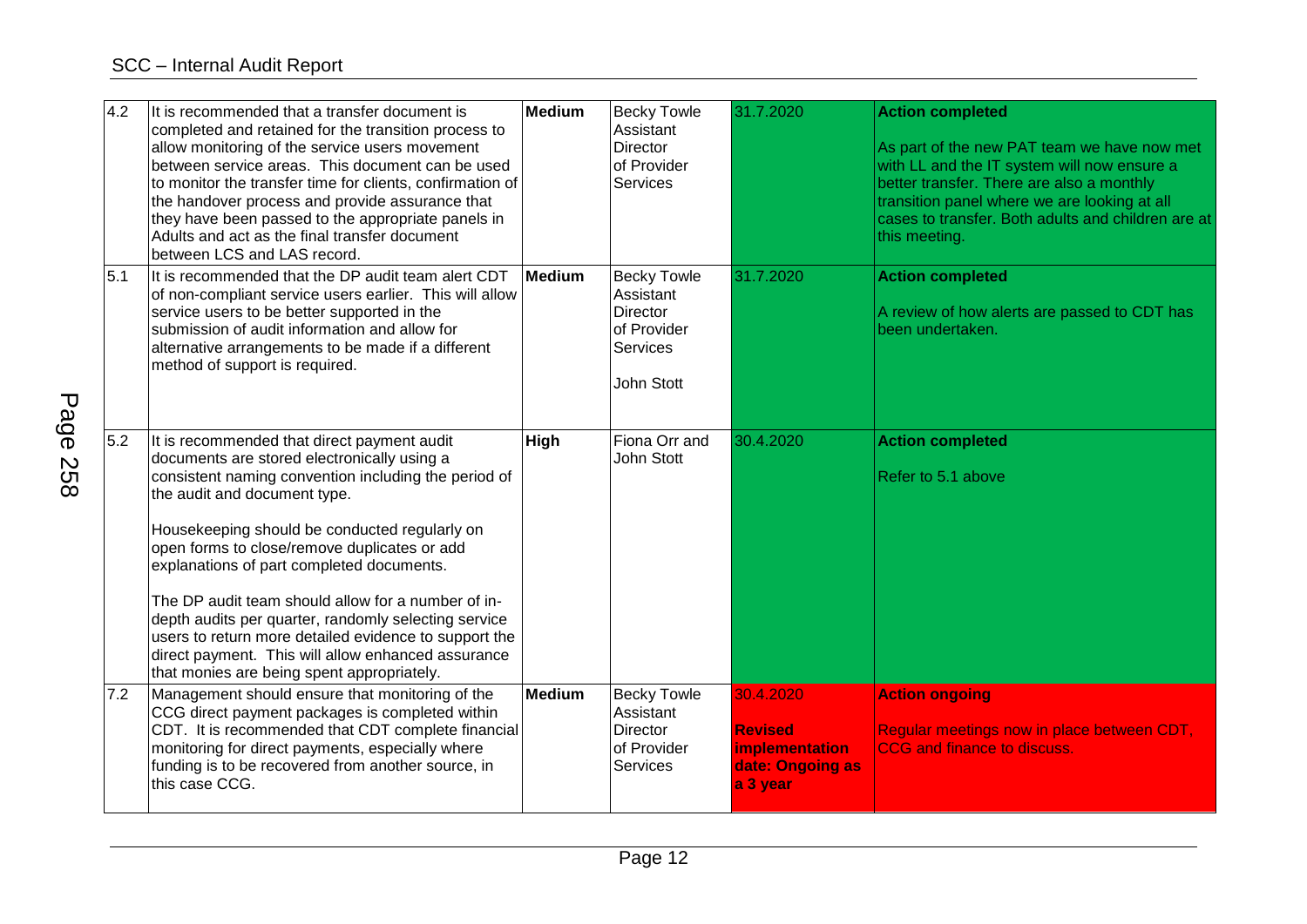|     | It is recommended that system reports are checked<br>as part of the monthly monitoring process to ensure<br>correct payments and recovery of CCG funding and<br>ensure queries can be resolved at source.                                                                                                                             |             |                                                                                      | <b>transformation</b><br>plan |                                                                                           |
|-----|---------------------------------------------------------------------------------------------------------------------------------------------------------------------------------------------------------------------------------------------------------------------------------------------------------------------------------------|-------------|--------------------------------------------------------------------------------------|-------------------------------|-------------------------------------------------------------------------------------------|
| 7.3 | It is recommended that a process is implemented<br>whereby all panel decisions are recoded and<br>communicated to the relevant teams promptly to<br>ensure that CCG payments are made and stopped in<br>a timely manner.<br>This will help reduce instances of overpayments to<br>clients and aid subsequent recovery of CCG funding. | <b>High</b> | <b>Becky Towle</b><br>Assistant<br><b>Director</b><br>of Provider<br><b>Services</b> | 30.4.2020                     | <b>Action completed</b><br>Panel decisions are now recorded and<br>communicated promptly. |

#### **5. Software Licensing (Asset Management) (Resources) (issued to Audit and Standards Committee 1.5.19)**

**As at July 2019 Internal Audit:** This report was issued to management on the 18.3.19 with the latest agreed implementation date of 1.4.20. The recommendations will be implemented post the current contract and hence the longer than usual implementation timescale. Internal Audit will maintain a watching brief of this area. **As at Sept 2020 Internal Audit:** An update on progress with the recommendations is included below. **As at April 2021 Internal Audit:** An update on progress with the recommendations is included below.

## **As at December 2021**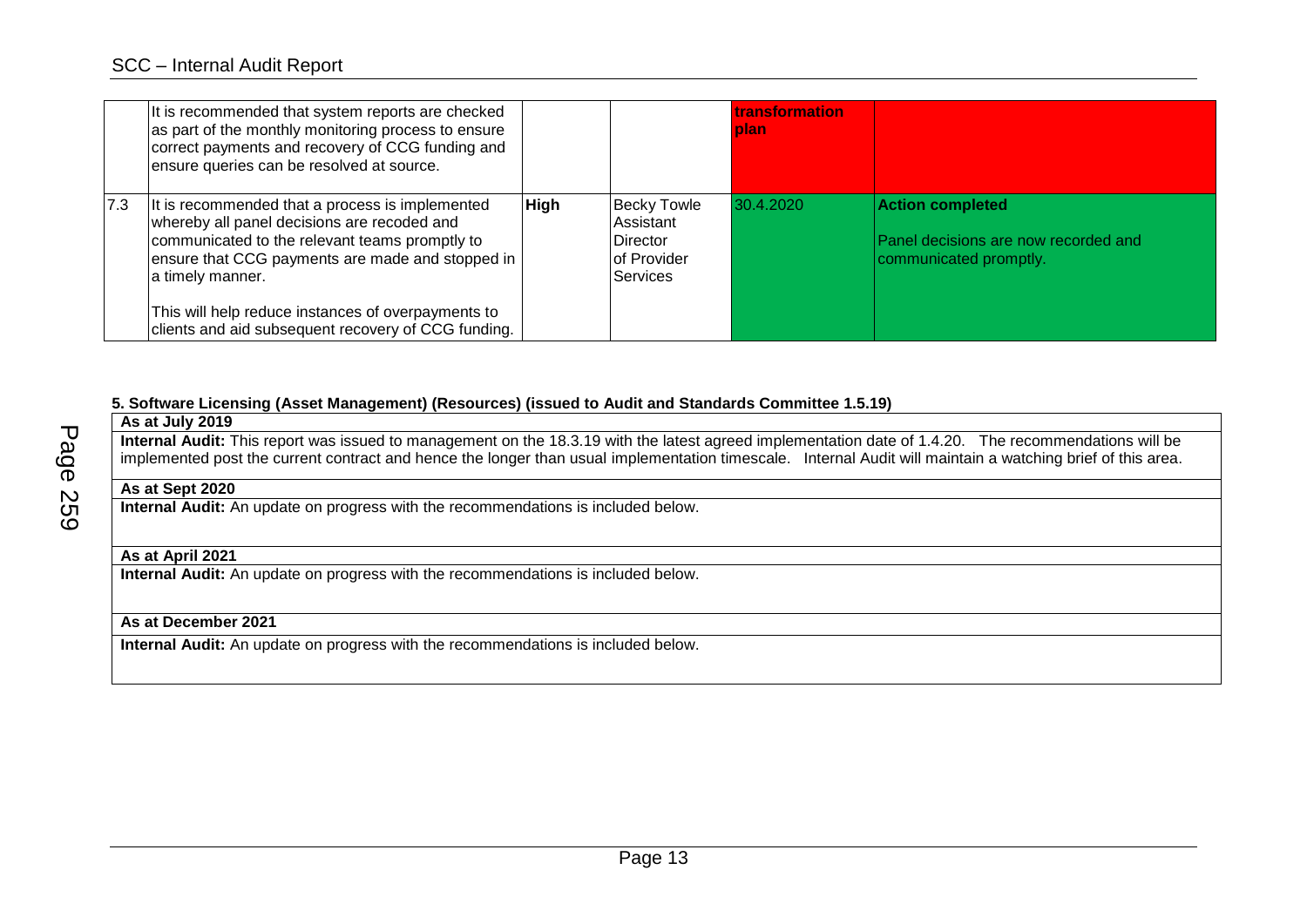| Ref | Recommendation                                                                                                                                                                                                                                                                                                                                                                                                                                                                                                                                                                                                                                                                                                                                                                                    | Priority | Original<br>Responsible<br>Officer                                                                                                                | Original<br>Implementation<br>Date                                      | Updated position provided by Jon Rayner - ICT<br>Service Delivery Manager on 22.10.21                                                                                                                                                                                                                                                        |
|-----|---------------------------------------------------------------------------------------------------------------------------------------------------------------------------------------------------------------------------------------------------------------------------------------------------------------------------------------------------------------------------------------------------------------------------------------------------------------------------------------------------------------------------------------------------------------------------------------------------------------------------------------------------------------------------------------------------------------------------------------------------------------------------------------------------|----------|---------------------------------------------------------------------------------------------------------------------------------------------------|-------------------------------------------------------------------------|----------------------------------------------------------------------------------------------------------------------------------------------------------------------------------------------------------------------------------------------------------------------------------------------------------------------------------------------|
| 2.1 | Appropriate due diligence should now be undertaken Critical<br>and a true up of all software assets, to ensure that<br>the Council has in place the required volume of<br>software licences to cover the operational activity of<br>the Council. This should be completed prior to the<br>end of the Council's contract with the IT supplier.<br>Any costs associated with this should be dealt with<br>within the contract.                                                                                                                                                                                                                                                                                                                                                                      |          | Mike Weston,<br>Assistant<br>Director - ICT<br>Service Delivery                                                                                   | 1.04.2020                                                               | <b>Action completed</b><br>MECM has been deployed and we can now<br>manage devices with Intune and MECM. We are<br>able to produce reports on software installed on<br>devices.                                                                                                                                                              |
| 2.2 | Roles and responsibilities for software licensing<br>management to be clearly defined and documented.<br>This links to the recommendation above on the<br>Council having in place a clear statement of policy on<br>Software Licensing.<br>Management to seek the relevant assurance that<br>staff/suppliers employed to manage the Council's<br>software licensing requirements have the necessary<br>skills and expertise to undertake the work.<br>Management to seek assurance that periodic reviews<br>will be undertaken to ensure compliance with the<br>terms and conditions of licences.<br>Management to seek assurance that staff/suppliers<br>are skilled in delivering efficiencies within the<br>licensing processes and to clarify and document how<br>this will work in practice. | High     | Gary Sweet, ICT 01.04.2020<br><b>Client Service</b><br>Delivery Officer<br>Mike Weston,<br>Assistant<br>Director - ICT<br>Service Delivery        | <b>Revised</b><br><b>Implementation</b><br><b>Timescale</b><br>31.12.21 | <b>Action ongoing</b><br><b>Roles &amp; Responsibilities are</b><br>understood. Formal training cancelled due to<br>Covid and will be rearranged as soon as the<br>vendor starts training again<br>Formally assigned roles to be reviewed under<br>MER with an estimated completion date in Q3.<br>Although MER dates have been pushed back. |
| 3.1 | Assurance to be sought on the use of an appropriate<br>discovery tool to track and monitor software assets.                                                                                                                                                                                                                                                                                                                                                                                                                                                                                                                                                                                                                                                                                       | High     | Gary Sweet, ICT 01.04.2020<br><b>Client Service</b><br>Delivery Officer<br>Mike Weston,<br>Assistant<br>Director - ICT<br><b>Service Delivery</b> |                                                                         | <b>Action completed</b><br>MECM has been deployed and we can now<br>manage devices with Intune and MECM. We are<br>able to produce reports on software installed on<br>devices.<br>PowerBI training has been completed and<br>PowerBI reports being created.                                                                                 |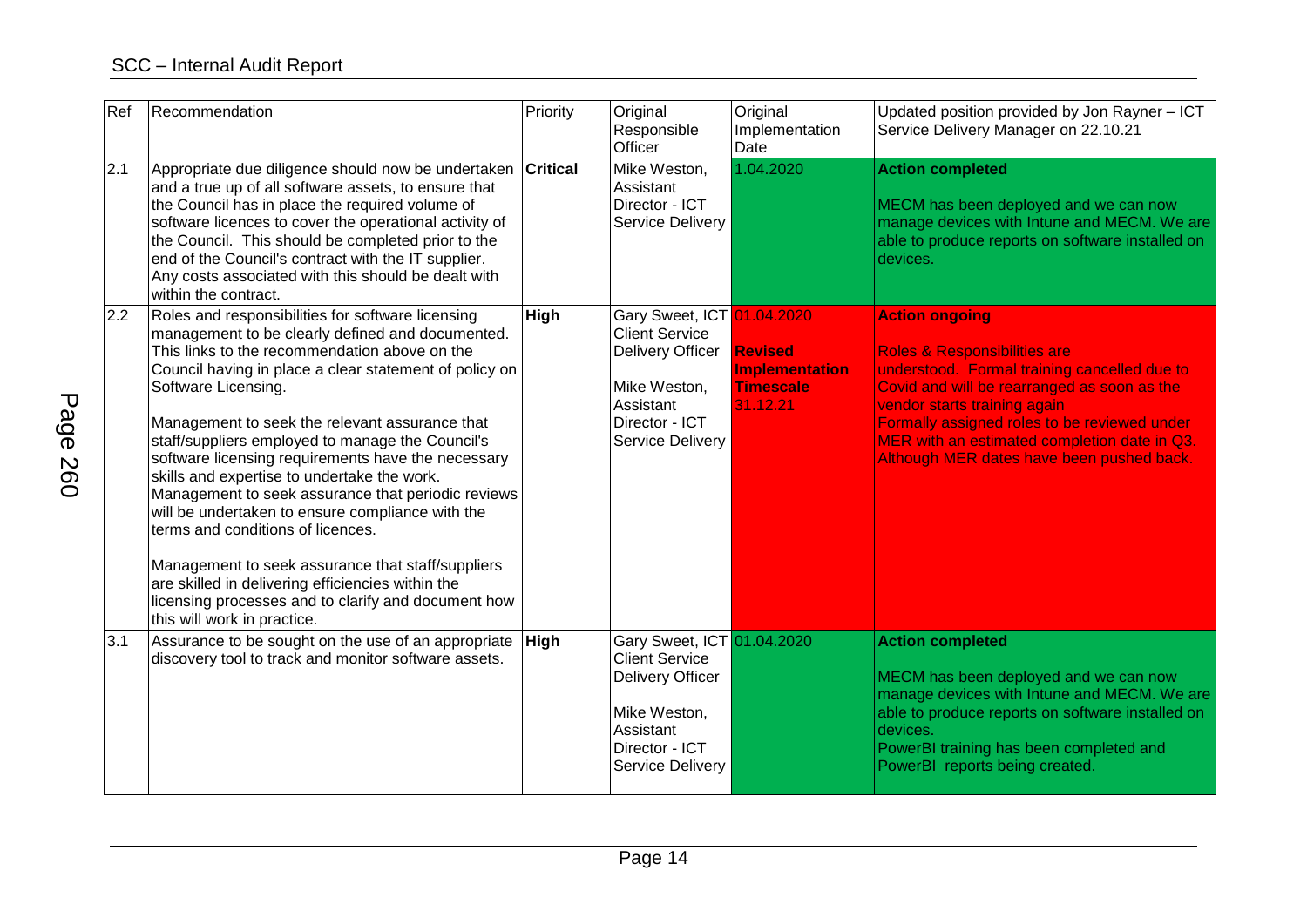| 3.3 | BCIS management to seek assurance that a full<br>baseline of the Council's software assets has been | <b>High</b> | Gary Sweet, ICT 01.04.2020<br><b>Client Service</b>             | <b>Action completed</b>                                                              |
|-----|-----------------------------------------------------------------------------------------------------|-------------|-----------------------------------------------------------------|--------------------------------------------------------------------------------------|
|     | established.                                                                                        |             | Delivery Officer                                                | MECM has been deployed and we can now<br>manage devices with Intune and MECM. We are |
|     | Results of this to be agreed with the appointed<br>supplier/s.                                      |             | Mike Weston,<br>Assistant<br>Director - ICT<br>Service Delivery | able to produce reports on software installed on<br>devices.                         |

## **6. Hardware Asset Management (Resources) (issued to Audit and Standards Committee 1.5.19)**

#### **As at July 2019**

This report was issued to management on the 18.3.19 with the latest agreed implementation date of 1.4.20. The recommendations will be implemented post the current contract and hence the longer than usual the longer than usual implementation timescale. Internal Audit will maintain a watching brief of this area.

### **As at Sept 2020**

**Internal Audit:** An update on progress with the recommendations is included below.

#### **As at April 2021**

**Internal Audit:** An update on progress with the recommendations is included below.

## **As at December 2021**

| Ref | Recommendation                                                                                                                                                                                                                                                                              | Priority    | Original<br>Responsible<br><b>Officer</b>                                                            | Original<br>Implementation<br>Date | Updated position provided by Jon Rayner - ICT<br>Service Delivery Manager on 22.10.21                                                                                            |
|-----|---------------------------------------------------------------------------------------------------------------------------------------------------------------------------------------------------------------------------------------------------------------------------------------------|-------------|------------------------------------------------------------------------------------------------------|------------------------------------|----------------------------------------------------------------------------------------------------------------------------------------------------------------------------------|
| 2.2 | Asset extracts received from the IT supplier should<br>be sample checked for accuracy over the coming<br>weeks. Identified issues to be addressed directly<br>with the IT supplier.<br>The new supplier, SCC, will need to establish an<br>asset baseline once the contract commences. This | <b>High</b> | Gary Sweet, ICT 01.04.2020<br><b>Client Service</b><br>Delivery Officer<br>Mike Weston,<br>Assistant |                                    | <b>Action completed</b><br>MECM has been deployed and we can now<br>manage devices with Intune and MECM. We are<br>able to produce reports on software installed on<br>Idevices. |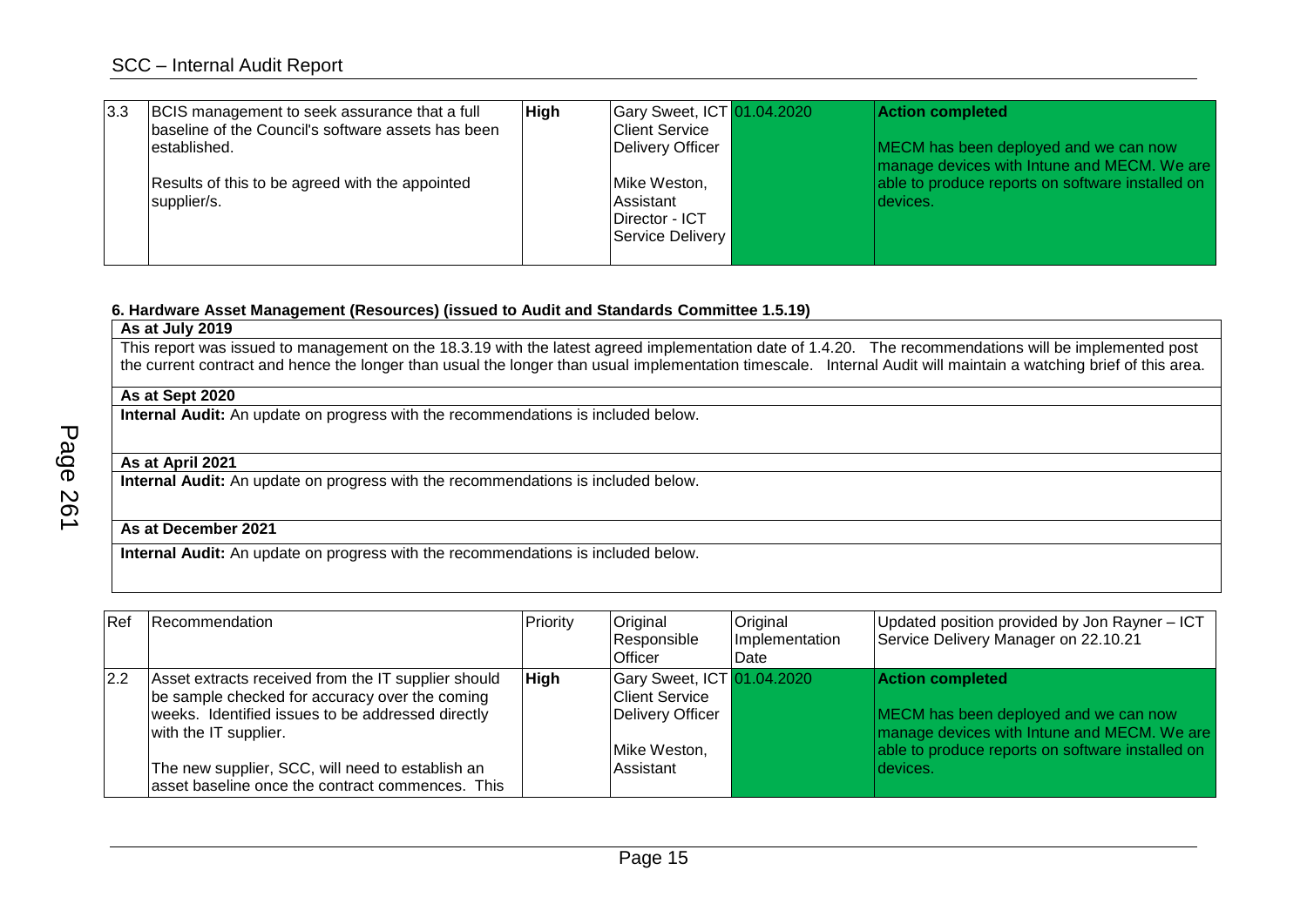|     | will be achieved by the use of an appropriate<br>discovery tool that should deliver a clear and<br>accurate view of hardware devices deployed across<br>the multi-platform/multi-site networks of the Council.<br>This should be used in conjunction with the asset<br>information sample checked by BCIS and inform the<br>end of contract negotiations with the IT supplier.<br>The use of a discovery tool will only identify assets<br>connected to the network. A process will need to be<br>in place for standalone assets etc.<br>Assurance to be sought from the new supplier on<br>how the discovery tool will be utilised on an on-going<br>basis and how this will be used to update the CMDB. |             | Director - ICT<br>Service Delivery                                                                                                         |                                                                         | PowerBI training has been completed and<br>PowerBI reports being created.                                                                                                                                                                                                                                      |
|-----|-----------------------------------------------------------------------------------------------------------------------------------------------------------------------------------------------------------------------------------------------------------------------------------------------------------------------------------------------------------------------------------------------------------------------------------------------------------------------------------------------------------------------------------------------------------------------------------------------------------------------------------------------------------------------------------------------------------|-------------|--------------------------------------------------------------------------------------------------------------------------------------------|-------------------------------------------------------------------------|----------------------------------------------------------------------------------------------------------------------------------------------------------------------------------------------------------------------------------------------------------------------------------------------------------------|
| 2.4 | Assurance to be sought on how the new CMDB<br>operated by the Council's supplier SCC, will be<br>integrated with requisition, change, discovery and<br>audit processes. Once this has been fully agreed<br>between all parties, the processes should be fully<br>defined and documented with all roles and<br>responsibilities clearly specified.<br>Any process should report on users with more than<br>one laptop/asset. Review of these users will ensure<br>that the issue of assets not being disposed of<br>correctly is addressed. A comprehensive starters<br>and leavers process will also aid the process.                                                                                     | <b>High</b> | Gary Sweet, ICT 01.04.2020<br><b>Client Service</b><br>Delivery Officer<br>Mike Weston,<br>Assistant<br>Director - ICT<br>Service Delivery | <b>Revised</b><br><b>Implementation</b><br><b>Timescale</b><br>31.12.21 | <b>Action ongoing</b><br>Processes now in place to ensure CMDB is up<br>to date and disposals are accurately accounted<br>lfor.<br><b>Formally assigned roles to be reviewed under</b><br>MER with an estimated completion date in Q3.<br>Although should be noted MER dates have been<br><b>loushed back.</b> |

## **7. Enforcement Agent Review (Resources) (issued to Audit and Standards Committee 1.5.19)**

**As at July 2019**

This report was issued to management on the 15.3.19 with the latest agreed implementation date of 31.8.19. An update on progress with recommendation implementation will be included in the next tracker report.

## **As at Sept 2020**

**Internal Audit:** A follow up review was undertaken in March 2020, from the information provided Internal Audit is satisfied that progress has been made against the original recommendations. All 13 recommendations were accepted following the original review; all but one of these have been satisfactorily implemented. The only recommendation outstanding relates to fraud training which is not yet available to the service (refer to the table below for full details).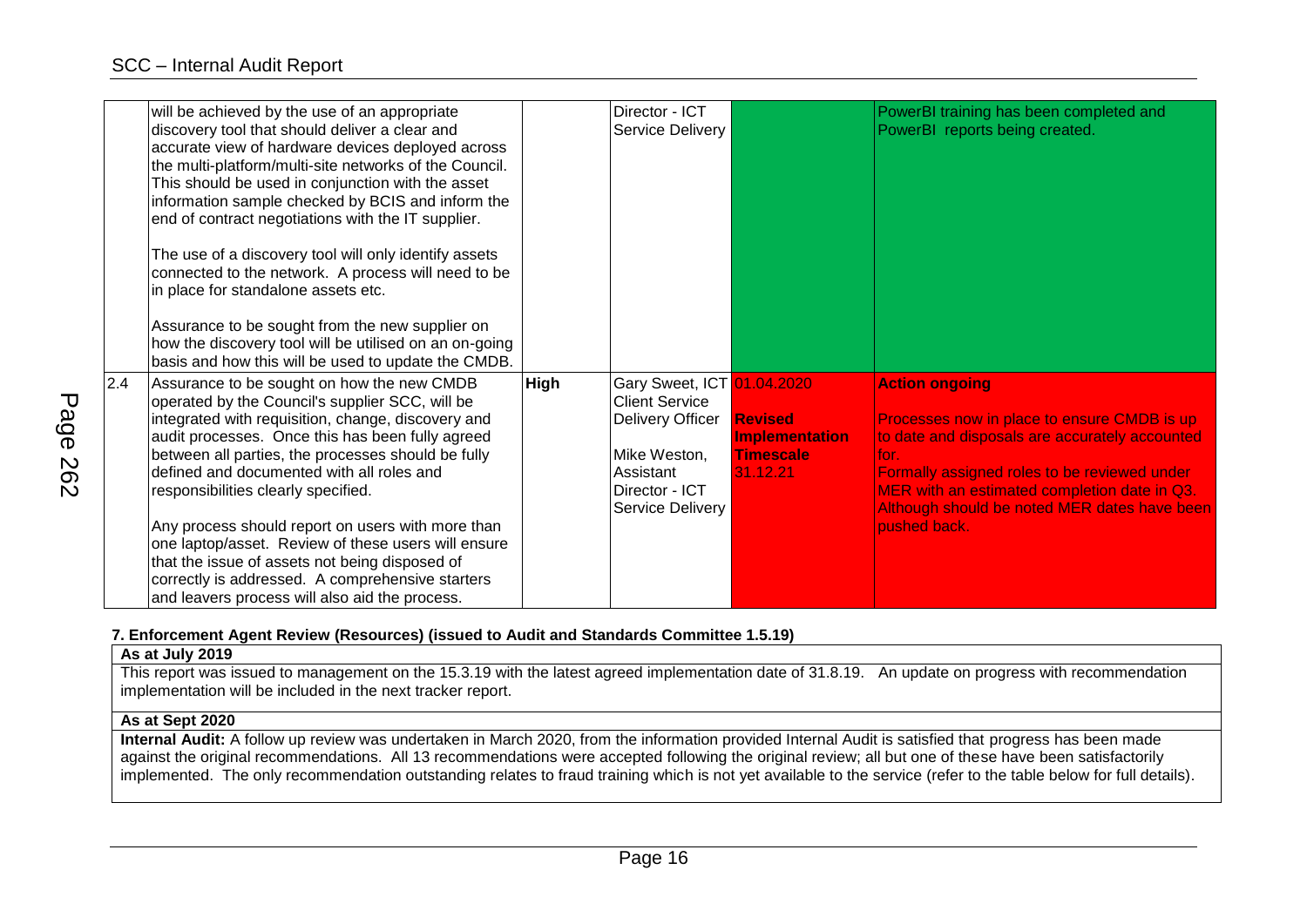## **As at April 2021**

**Internal Audit:** An update on progress with the recommendations is included below.

#### **As at December 2021**

**Internal Audit:** An update on progress with the recommendations is included below.

| Ref | <b>Recommendation</b>                                                                                                                                                                                 | Priority | Original<br>Responsible<br><b>Officer</b>                                           | Original<br>Implementation<br>Date | Updated position on 5.11.21                                                                                                          |
|-----|-------------------------------------------------------------------------------------------------------------------------------------------------------------------------------------------------------|----------|-------------------------------------------------------------------------------------|------------------------------------|--------------------------------------------------------------------------------------------------------------------------------------|
| 2.4 | Management should be aware of fraud indicators and High<br>escalate concerns regarding employee performance<br>to ensure appropriate action is taken to protect both<br>the Council and the employee. |          | Len Rubie,<br>Finance<br>Manager<br>Ilncome<br>Collection and<br>Management<br>Team | 30.6.2019                          | <b>Action completed</b><br>The fraud e-learning is now available on the<br>Development hub for all staff and members to<br>complete. |

**8. OHMS Application Review (Corporate)** (issued to Audit and Standards Committee 24.5.18)

## **As at July 2018**

This report was issued to management on the 4.1.18 with the latest agreed implementation date of 30.4.18. An Internal Audit follow-up review has been completed and the results are included below.

#### **As at Jan 2019**

**Internal Audit:** An update of progress with the 5 recommendations ongoing in the last report is provided below.

## **As at Jul 2019**

**Internal Audit:** An update on progress with two recommendations ongoing in the last report is included below.

#### **As at Jan 2020**

**Internal Audit:** one of the remaining two recommendations was due to for implementation within the timescales for completion of this report.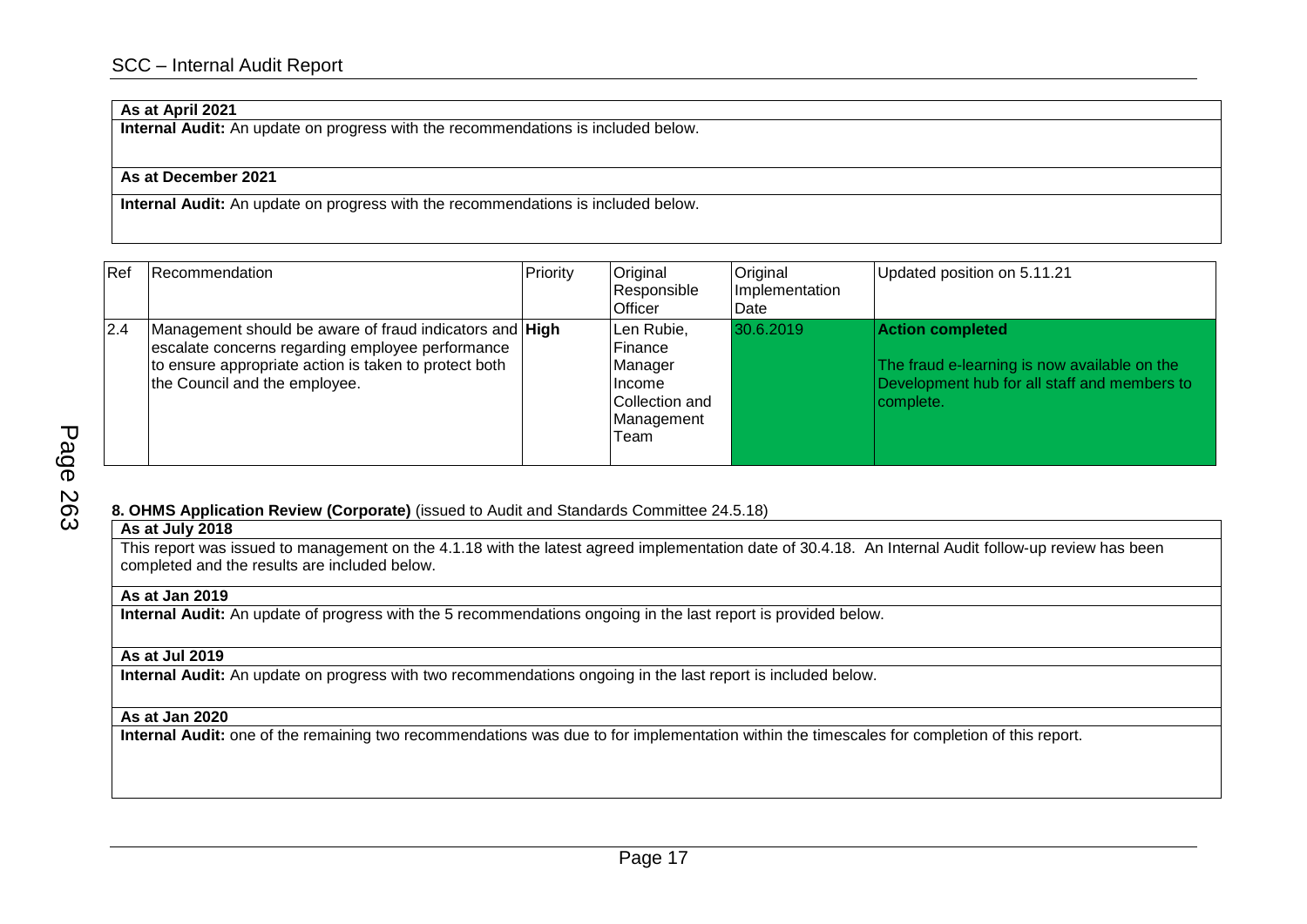## **As at Sept 2020**

**Internal Audit:** An update on progress with two recommendations ongoing in the last report.

## **As at April 2021**

**Internal Audit:** An update on progress with the recommendations is included below.

## **As at December 2021**

| Ref | Recommendation                                                                                                                                                                                                                                                                                                                                                                                                                                                                                                                                                                                | Priority | Original<br>Responsible<br>Officer                                   | Original<br>Implementation<br>Date                                                     | Updated position provided by Head of<br>Neighbourhood Services<br>6.10.21                                                                                                                                                                                                                                                                                                                                                                                                                      |
|-----|-----------------------------------------------------------------------------------------------------------------------------------------------------------------------------------------------------------------------------------------------------------------------------------------------------------------------------------------------------------------------------------------------------------------------------------------------------------------------------------------------------------------------------------------------------------------------------------------------|----------|----------------------------------------------------------------------|----------------------------------------------------------------------------------------|------------------------------------------------------------------------------------------------------------------------------------------------------------------------------------------------------------------------------------------------------------------------------------------------------------------------------------------------------------------------------------------------------------------------------------------------------------------------------------------------|
| 1.2 | Because the system is not currently up to date and<br>considerable expense and effort will be required to<br>enable this, it is recommended that an options review<br>is undertaken to ascertain what the best method is to<br>take the application forward. This should include the<br>do nothing option, update the current version with a<br>view to moving to the new product or to look at other<br>potential solutions. This will need input from the<br>Housing Service to ensure that the solution adopted<br>is the most cost effective in delivering their service<br>requirements. | Critical | Beverley<br>Mullooly, Head<br>оt<br>Neighbourhood<br><b>Services</b> | <b>April 2018</b><br><b>Revised</b><br><b>Implementation</b><br>Timeframe:<br>31.12.23 | <b>Action ongoing</b><br>OHMS has now been upgraded to the latest<br>version, however there has been limited (if any)<br>functionality improvements that have offered any<br>benefits to the service.<br>As part of the Place Systems Review we will<br>start to test and build the new system in April 22<br>and the implementation phase is due to start in<br>April 23 (this could move to Sept 23). It will<br>however take some time to implement all the<br>functions in the new system. |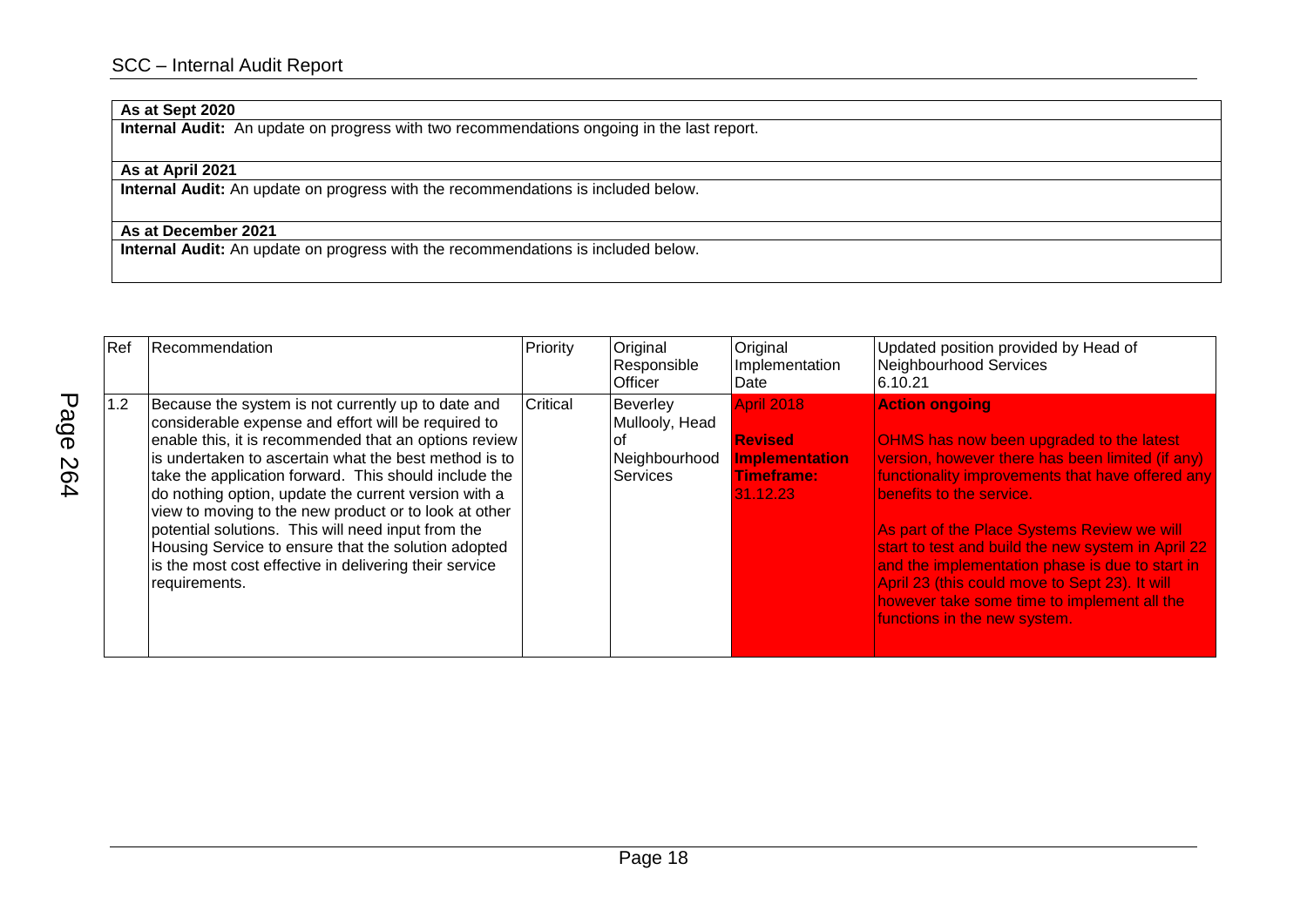#### **9. Controls in Town Hall Machine Room (Resources)** (issued to Audit and Standards Committee 24.5.17)

#### **As at July 2017**

This report was issued to management on the 27.4.17 with the latest agreed implementation date of 31.12.17. An update on progress with recommendation implementation will be included in the next tracker report.

## **As at Jan 2018**

An update on progress with recommendation implementation was requested. It is acknowledged by Internal Audit that not all the recommendations are due for implementation as at the date of update.

#### **As at July 2018**

A progress update on the 2 outstanding recommendations is included below. 1 action has been completed and 1 is now part of the wider SCC2020 programme of work.

#### **As at Jan 2019**

**Internal Audit:** The timescale for implementation of this recommendation is March 2019 and so a further update has not been requested.

#### **As at Jul 2019**

**Internal Audit:** An update on progress with final recommendation ongoing in the last report is provided below.

## **As at Jan 2020**

**Internal Audit:** The revised implementation date for the final recommendation has not been reached however an IT update is on the agenda for the January Audit and Standards Committee meeting and this will cover the work being undertaken on ICT business continuity.

#### **As at Sept 2020**

**Internal Audit:** An update on the final recommendation is provided below.

## **As at April 2021**

**Internal Audit:** An update on the final recommendation is provided below.

## **As at December 2021**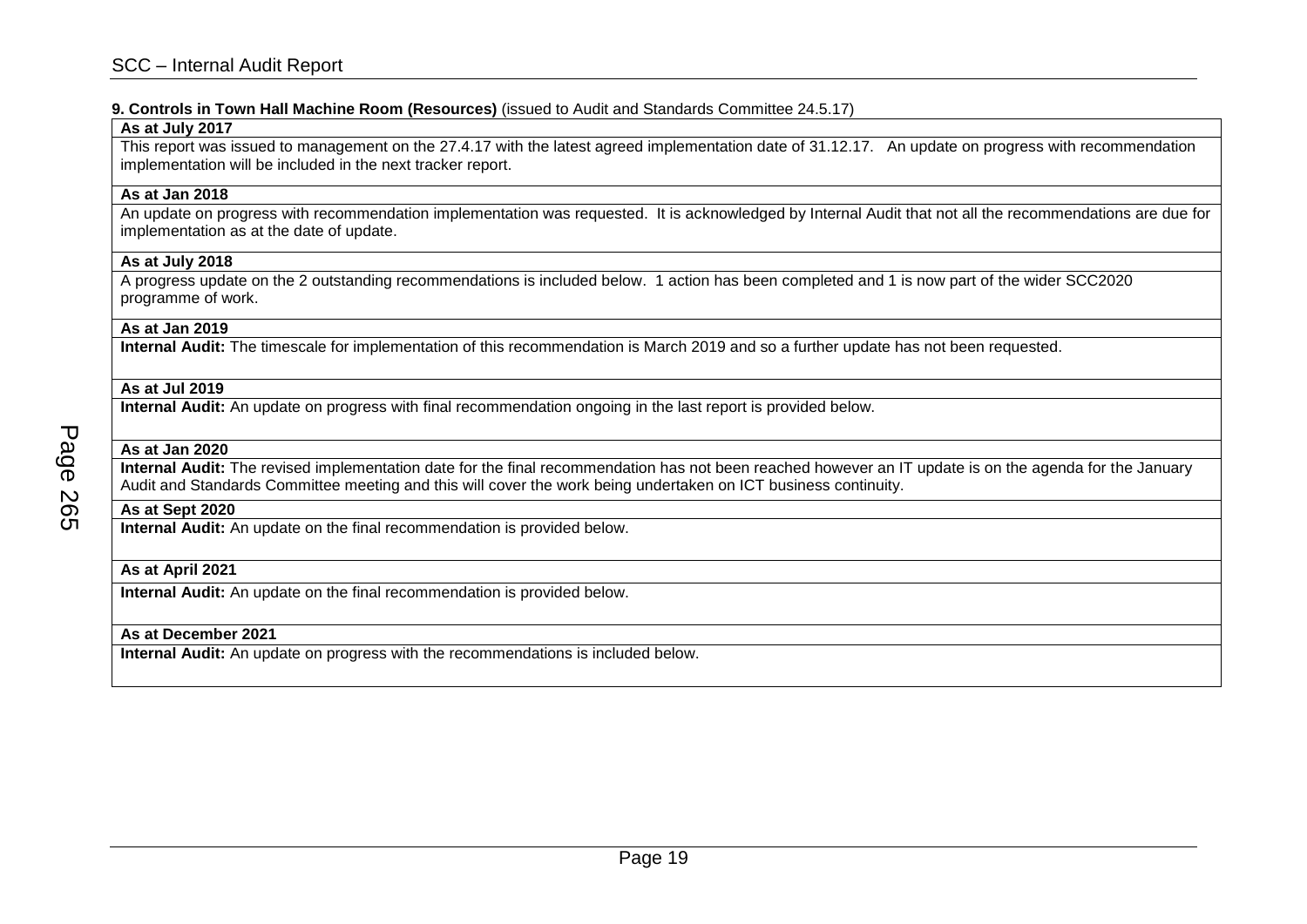| l Ref | Recommendation                                                                                                                                                                                                                                                                                                                                                     | Priority | Original<br>Responsible<br><b>Officer</b>                     | Original<br>Implementation<br>Date | Updated position provided by Assistant Director<br><b>ICT Service Delivery and Senior Information</b><br>Risk Owner 6.10.21                                                                                                                                                                                                                                                                         |
|-------|--------------------------------------------------------------------------------------------------------------------------------------------------------------------------------------------------------------------------------------------------------------------------------------------------------------------------------------------------------------------|----------|---------------------------------------------------------------|------------------------------------|-----------------------------------------------------------------------------------------------------------------------------------------------------------------------------------------------------------------------------------------------------------------------------------------------------------------------------------------------------------------------------------------------------|
| 6.1   | Working in conjunction with the Capita Security<br>Manager, management should ensure that there are<br>appropriate business continuity arrangements in<br>place for the room following a full business impact<br>analysis. This should be completed once the roles<br>and responsibilities in relation to the room have been<br>clearly formalised and documented. | High     | Mike Weston,<br>Assistant<br>Director ICT<br>Service Delivery | 31.12.17                           | <b>Action completed</b><br>Resilient internet service has been implemented<br>with a dark fibre connecting the Town Hall with<br>Moorfoot. No applications are left in the Town<br>Hall with only core infrastructure items such as<br>domain controllers, print servicers, DNS servers<br>and MECM distribution servicers replicated in<br>the Town Hall, Moorfoot, Howden House and<br>Manor Lane |

## **10. Appointeeship Service (People)** (issued to Audit and Standards Committee 22.7.16)

| As at Jan 2017                                                                                                                                                |
|---------------------------------------------------------------------------------------------------------------------------------------------------------------|
| This report was issued to management on the 11.7.16 with the latest agreed implementation date of 30.11.16. Due to the timescales for completion of this      |
| report, an update on progress with recommendation implementation will be included in the next tracker report.                                                 |
| As at July 2017                                                                                                                                               |
| A follow-up audit was undertaken in Feb 2017. Following this review, a number of recommendations were given revised implementation dates which have           |
| since passed and so the Head of Service has been contacted. The results reproduced below are a therefore a combination of the outcome of the follow-up        |
| review (where an audit opinion is given), and the managers update. Of 36 agreed recommendations, 28 have been completed, 7 are ongoing and 1 is               |
| outstanding.                                                                                                                                                  |
| As at Jan 2018                                                                                                                                                |
| Internal Audit: An update of progress with the 8 recommendations ongoing in the last report was provided by the SCAS Service Manager, the results are         |
| reproduced below. It should be noted that the SCAS service has moved to the People Portfolio and is now overseen by the Head of Business Planning,            |
| Strategy and Improvement, People Services rather than the Head of Neighbourhood Intervention and Tenant Support. 5 recommendations were stated to             |
| have been implemented with 3 remaining as ongoing.                                                                                                            |
| As at July 2018                                                                                                                                               |
| An update of progress with the 3 recommendations ongoing in the last report is provided below. All 3 recommendations remain ongoing - 2 recommendations       |
| are being addressed through the introduction of the new Whole Case Family Management system, and 1 item relates to the corporate roll-out of the Fraud e-     |
| learning package and so is beyond the control of the Service. This item is being actioned by Internal Audit in consultation with the Learning and Development |
| Service.                                                                                                                                                      |
| As at Jan 2019                                                                                                                                                |
| Internal Audit: An update of progress with the 3 recommendations ongoing in the last report is provided below.                                                |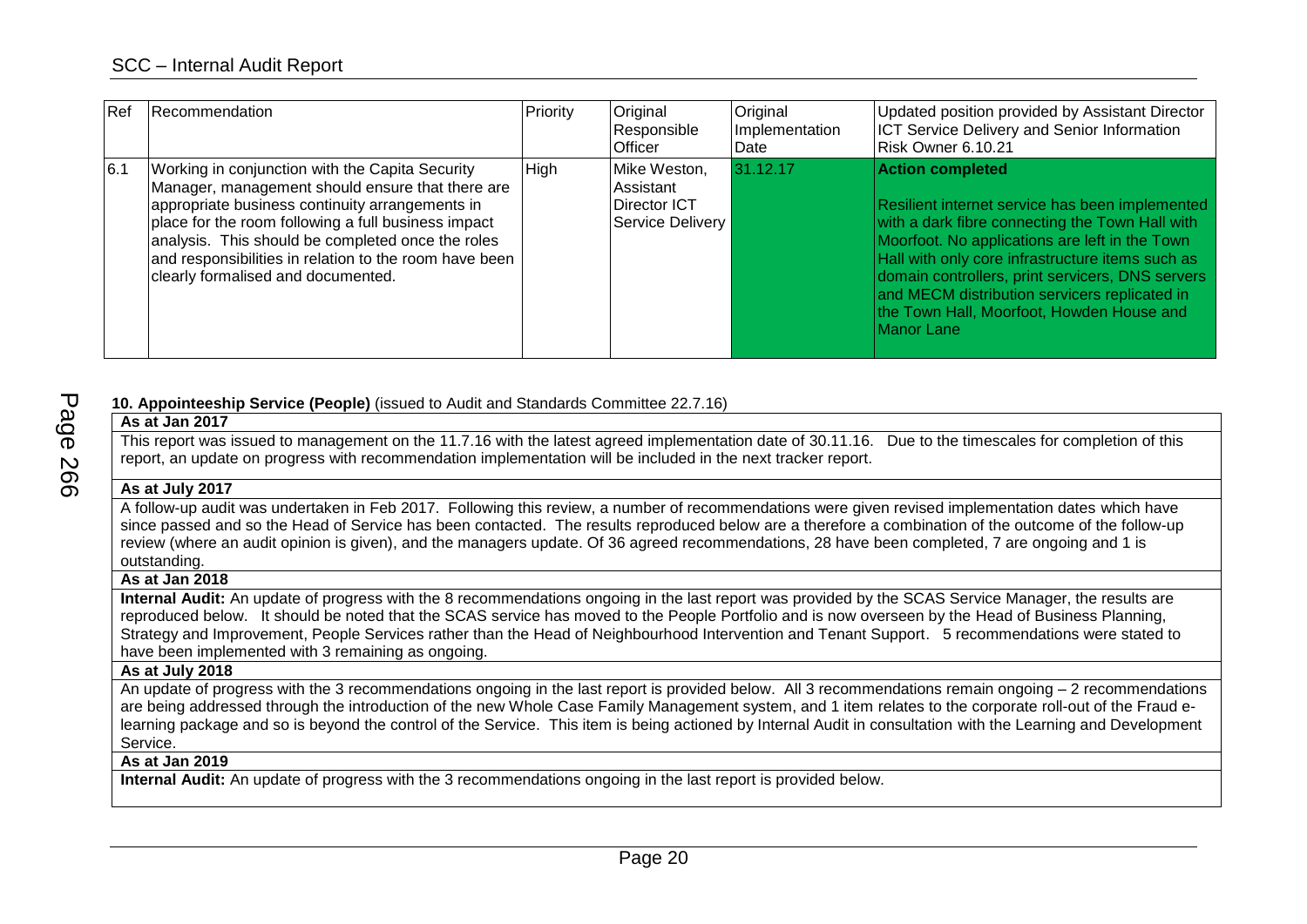# **As at Jul 2019**

**Internal Audit:** An update on progress with 3 recommendations ongoing in the last report is provided below.

## **As at Jan 2020**

**Internal Audit:** An update on progress with the final recommendation remaining is included below.

## **As at Sept 2020**

**Internal Audit:** An update on progress with the final recommendation remaining is included below.

## **As at April 2021**

**Internal Audit:** An update on progress with the recommendations is included below.

## **As at December 2021**

| Ref | Recommendation                                                                                                                           | Priority | Original<br>Responsible<br><b>Officer</b>                                                                                                                                                                 | Original<br>Implementation<br>Date | Updated position on 5.11.21                                                                                                          |
|-----|------------------------------------------------------------------------------------------------------------------------------------------|----------|-----------------------------------------------------------------------------------------------------------------------------------------------------------------------------------------------------------|------------------------------------|--------------------------------------------------------------------------------------------------------------------------------------|
| 7.1 | Fraud awareness training should be undertaken, for<br>all staff, ideally to be completed before the start of<br>the next financial year. | High     | Maxine<br>Stavrianakos -<br><b>Head of</b><br>Neighbourhood<br>Intervention and<br>Tenant Support,<br><b>Communities</b><br><b>ICharles Crowe -</b><br><b>SCAS Service</b><br>Manager,<br>People Services | 31.8.16                            | <b>Action completed</b><br>The fraud e-learning is now available on the<br>Development hub for all staff and members to<br>complete. |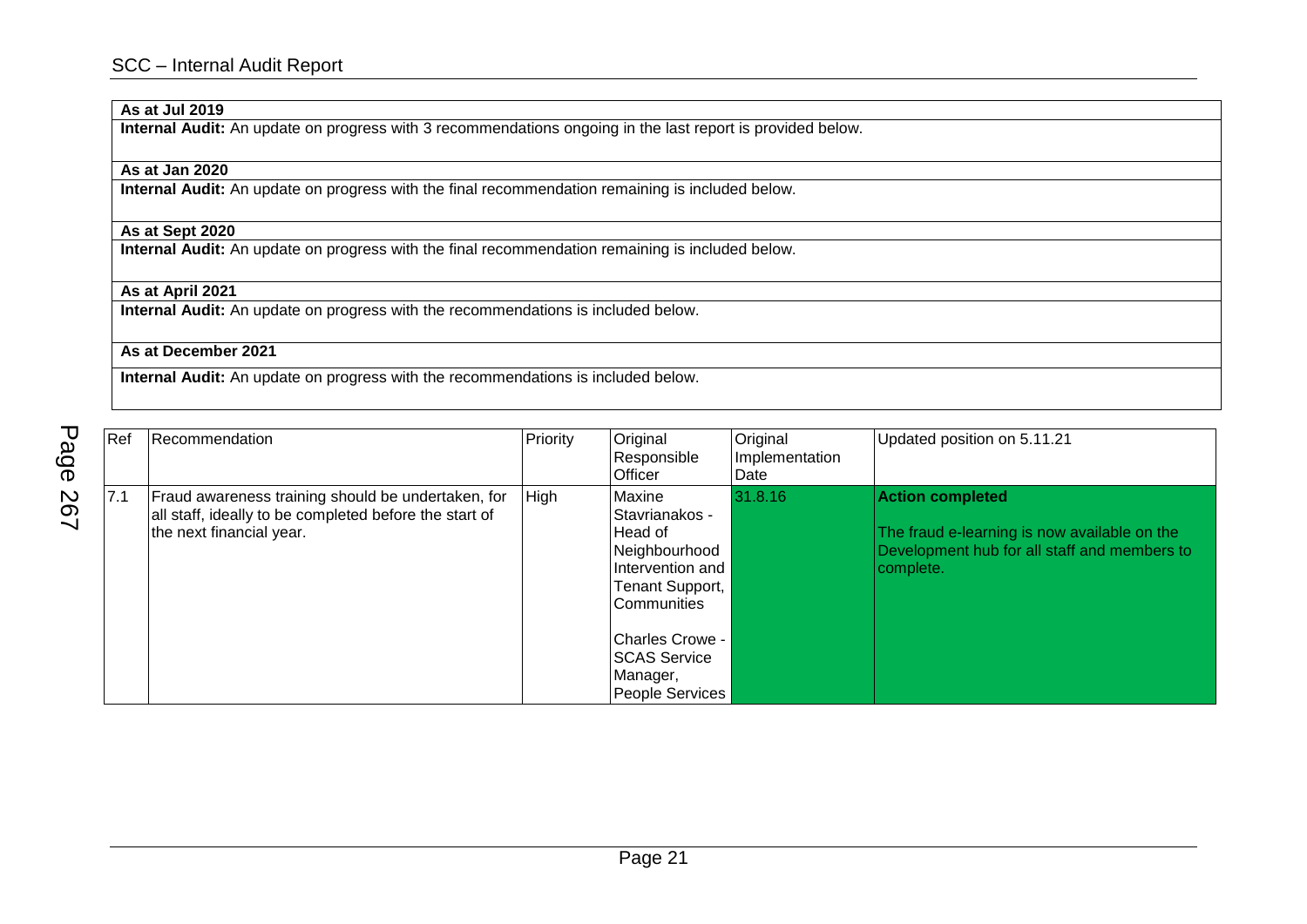#### **11. Council Processes for Management Investigations (Corporate)** (issued to Audit and Standards Committee 21.11.16)

#### **As at Jan 2017**

This report was issued to management on the 20.9.16 with the latest agreed implementation date of 31.12.16. Due to the timescales for completion of this report, an update on progress with recommendation implementation will be included in the next tracker report.

#### **As at July 2017**

An update on progress made with the recommendation implementation is included below. Of 16 recommendations agreed, 10 have been implemented and 6 are ongoing.

#### **As at Jan 2018**

**Internal Audit:** An update of progress with the 6 recommendations ongoing in the last report is provided below. 1 has been completed and 5 are ongoing – all of these relate to the same action to refresh and roll-out guidance and training.

## **As at July 2018**

An update of progress with the 5 recommendations ongoing in the last report is provided below.

#### **As at Jan 2019**

**Internal Audit:** An update of progress with the 3 recommendations ongoing in the last report is provided below.

## **As at Jul 2019**

**Internal Audit:** An update on progress with 2 recommendations ongoing in the last report is provided below.

## **As at Jan 2020**

**Internal Audit:** An update on progress with the two remaining recommendations is included below.

#### **As at Sept 2020**

**Internal Audit:** An update on progress with the two remaining recommendations is included below.

## **As at April 2021**

**Internal Audit:** An update on progress with the recommendations is included below.

## **As at December 2021**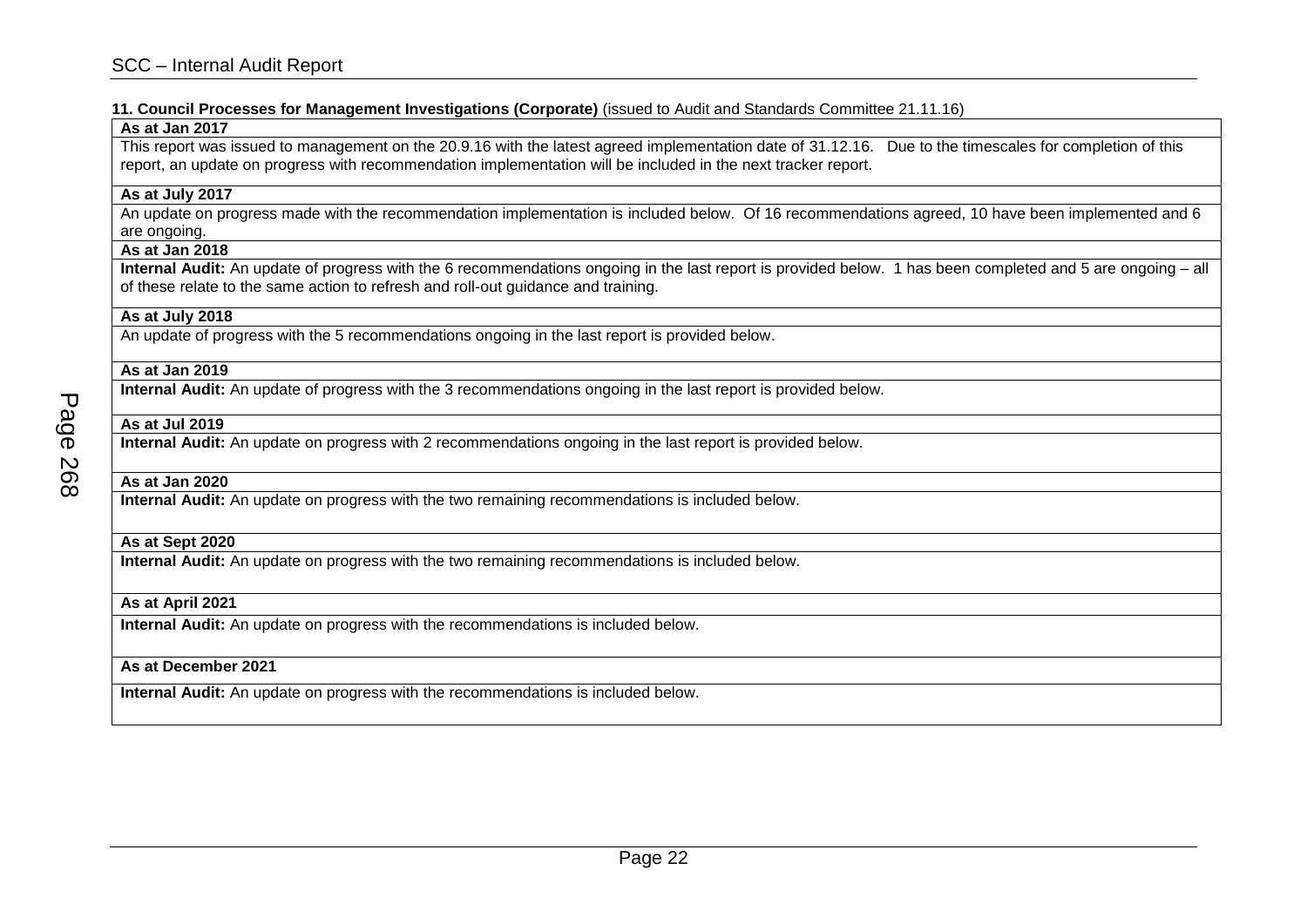| Ref | Recommendation                                                                                                                                                                                                                                                                                            | Priority | Original<br>Responsible<br>Officer                                                                                    | Original<br>Implementation<br>Date | Updated position on 5.11.21                                                                                                          |
|-----|-----------------------------------------------------------------------------------------------------------------------------------------------------------------------------------------------------------------------------------------------------------------------------------------------------------|----------|-----------------------------------------------------------------------------------------------------------------------|------------------------------------|--------------------------------------------------------------------------------------------------------------------------------------|
| 8.1 | Internal Audit should review and update the counter<br>fraud training course online. There should be a<br>corporate mandate for all employees to undertake this<br>training by the end of the year.                                                                                                       | High     | Stephen<br>Bower,<br>Finance<br>Manager,<br>Internal Audit                                                            | 31.12.16                           | <b>Action completed</b><br>The fraud e-learning is now available on the<br>Development hub for all staff and members to<br>complete. |
| 8.2 | The fraud e-learning should be updated and be<br>mandatory for all service staff to complete. This will<br>ensure that all staff have adequate training and<br>knowledge to identify potential fraud at early stage and<br>take the appropriate action, further aiding consistency<br>across the Council. | High     | Lynsey Linton,<br>Head of<br>:Human<br>Resources<br>Stephen<br>Bower,<br>Finance<br>Manager,<br><b>Internal Audit</b> | 31.12.16                           | <b>Action completed</b><br>As above                                                                                                  |

# Page 269

# **RATING KEY**

- Red highlights recommendations outstanding for over 12 months from the originally agreed implementation date.
- Amber highlights recommendations outstanding between 6 to 12 months.
- Yellow highlights recommendations outstanding up to 6 months from the original agreed implementation date.
- Green highlights recommendations that have been completed.